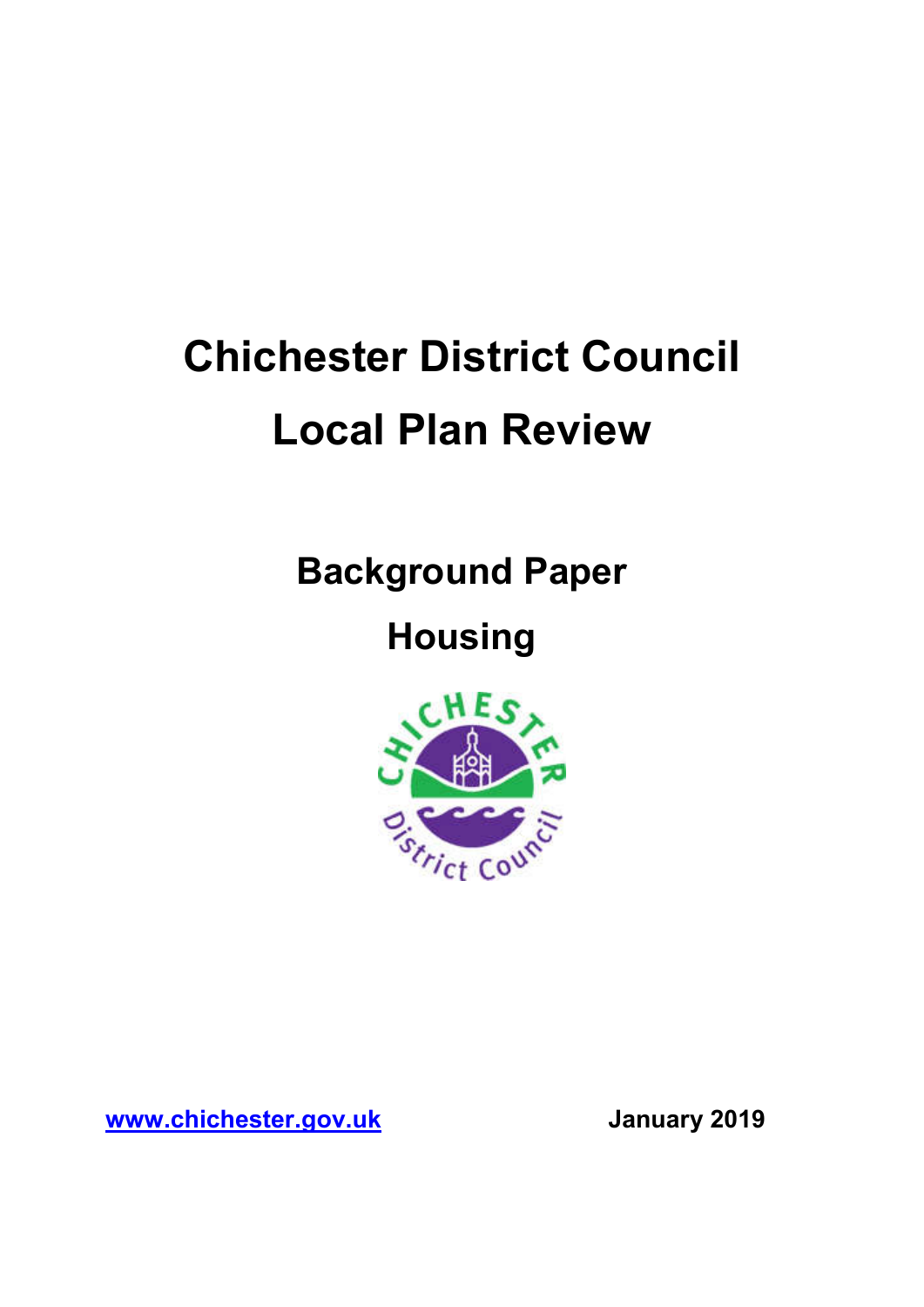# **1.Introduction**

- 1.1. This paper provides the context to the Council's approach to the housing components of the Regulation 18 Chichester Local Plan Review – Preferred Approach and demonstrates how the plan area's objectively assessed housing needs can be delivered through the distribution of development proposed in the Local Plan Review. It provides information on:
	- The national, regional and local policy context;
	- The housing requirement within the Plan and how it has been determined;
	- Specific housing needs; and
	- The identified housing land supply and trajectory;
- 1.2. This housing background paper will be reviewed and updated alongside the ongoing preparation of the Local Plan.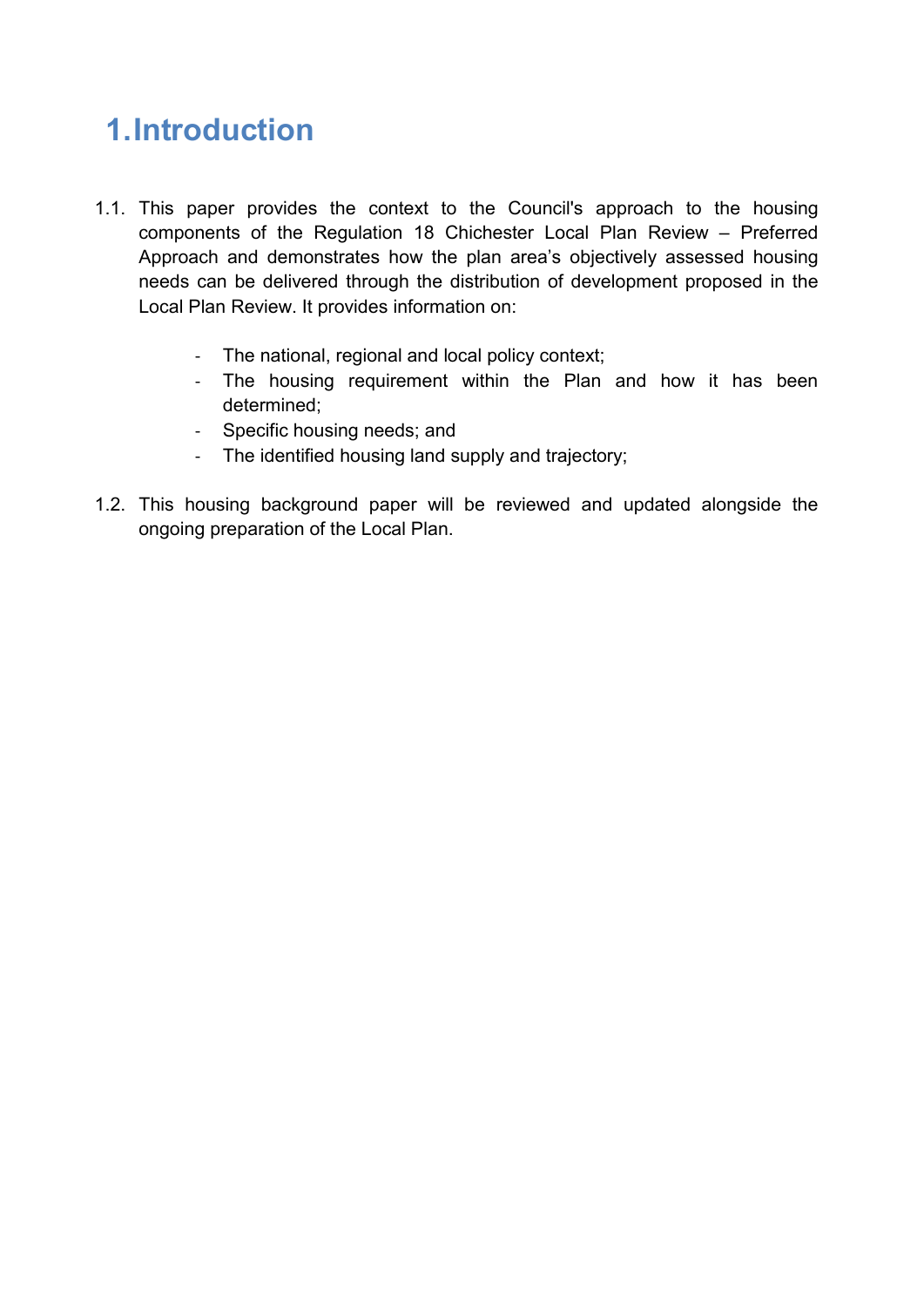# **2.Policy Context**

## **National policy context**

### **Housing White Paper**

- 2.1. In February 2017, the government published a Housing White Paper 'Fixing our broken housing market' which set out their plans to reform the housing market and boost the supply of new homes in England. It proposed measures to diversify the housing market, ensure that the right homes were built in the right places and increase the rates of house building.
- 2.2. Both the National Planning Policy Framework (NPPF) and Planning Practice Guidance (PPG) set out the government's national policies and guidance on aspects of planning in England and have been recently updated to incorporate some of the provisions of the Housing White Paper. This includes policies and guidance in relation to how local planning authorities undertake assessments of both market and affordable housing needs within their areas. The NPPF (paragraph 8) for plan-making, states that local planning authorities should have a clear understanding of housing needs in their area.
- 2.3. Para 61 of the NPPF sets out that "the size, type and tenure of housing needed for different groups in the community should be assessed and reflected in planning policies". In terms of the different groups, the NPPF refers to those who require affordable housing, families with children, older people, students, people with disabilities, service facilities, travellers, people who rent their homes, and people wishing to commission or build their own homes. Para 62 goes further to set out the level of detail expected within planning policies for affordable housing need.
- 2.4. The NPPF (para 73) sets out that strategic policies within local plans should include a trajectory to illustrate the expected rate of housing delivery over the plan period. It also identifies the requirement for LPAs to identify and update annually a supply of specific deliverable sites sufficient to provide a minimum of five years' worth of housing against their housing requirement, including a buffer of either 5%, 10% or 20% where necessary.
- 2.5. The Planning Practice Guidance (PPG) provides more detailed guidance on the methodology behind objectively assessing and evidencing development needs for housing (both market and affordable) and the Housing and Economic Land Availability Assessment (HELAA).
- 2.6. The guidance sets out that an assessment of need should be realistic and based on future scenarios that could reasonably be expected to occur. It outlines that estimating future need is not an exact science but that the starting point should be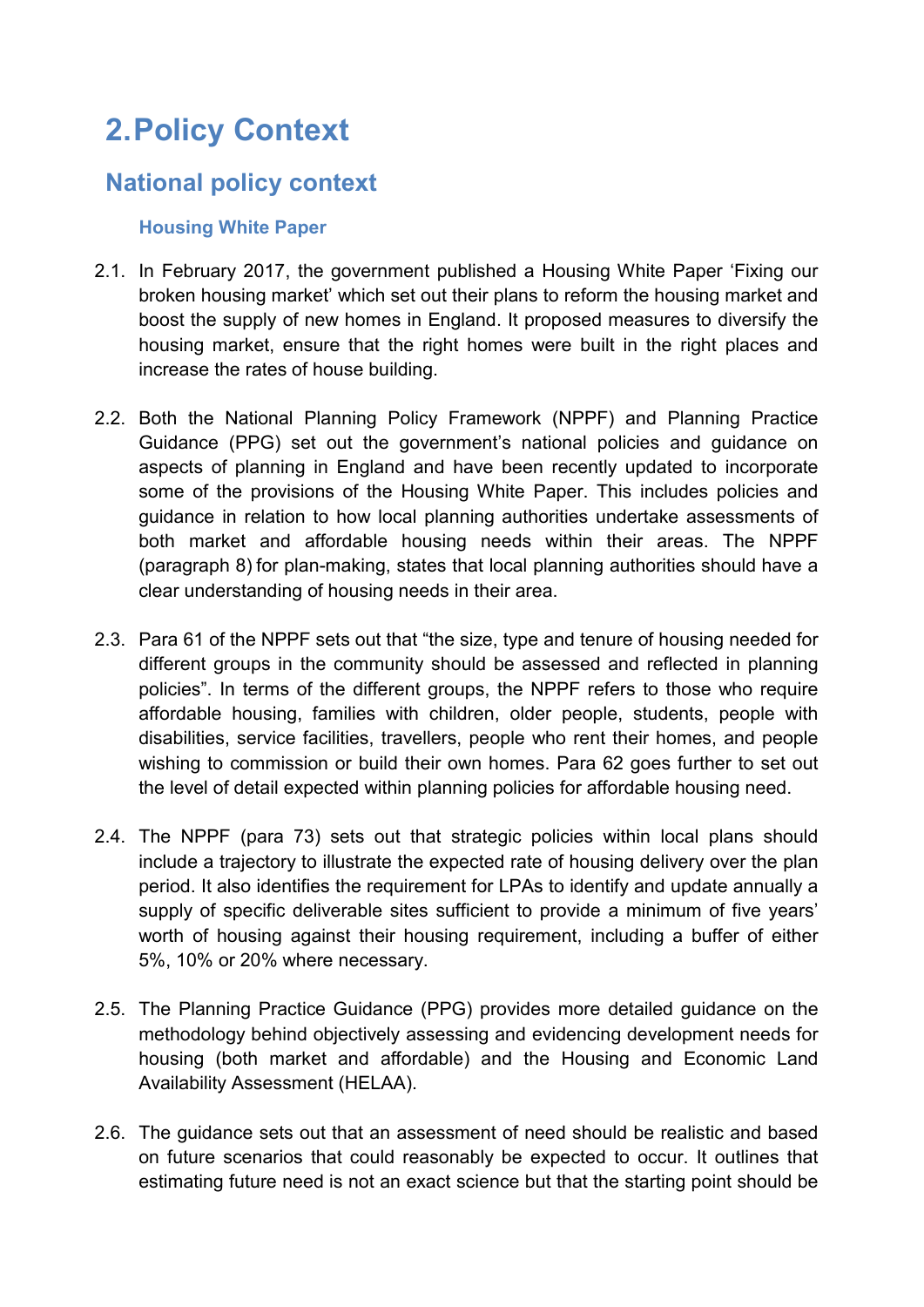the latest household and population projections. However, it goes on to say that upward adjustments should be made where other relevant factors, such as market signals, point to the supply side having been constrained, or to improve affordability.

2.7. Local Planning Authorities are required to ensure that their local plans meet the development needs of their area as far as this is consistent with the policies set out in the National Planning Policy Framework (NPPF).

### **Self build and custom housebuilding**

2.8. The Self-build and Custom Housebuilding Act 2015 requires local authorities to maintain a register of people looking to purchase land to build or commission their own home. Subsequently, the Housing and Planning Act 2016 requires local authorities to grant sufficient planning permissions for serviced plots of land to meet the demand for self-build and custom housebuilding in their area. The provisions of the Act are supplemented by further details being provided in the 'Self-build and Custom Housebuilding Regulations 2016' and 'Self-build and Custom Housebuilding (Time for Compliance and Fees) Regulations 2016'

### **Brownfield Register**

2.9. The Housing and Planning Act 2016 includes a requirement for local authorities to establish and maintain a register of brownfield land. Further regulations in the form of the Brownfield Land Register Regulations 2017 and Permission in Principle Order 2017 set out the criteria for determining inclusion of a site in the Register, what information is required to be included in the Register and the procedures for granting Permission in Principle on certain sites. Chichester District Council's brownfield register can be viewed here: http://www.chichester.gov.uk/article/29787/Brownfield-land-register

### **Gypsy, Travellers, and Travelling Showpeople**

- 2.10.The Planning Policy for Traveller sites (August 2015) provides specific policies relating to traveller sites. Strategies that are fair and effective should be prepared by councils to meet needs. This includes a requirement to identify land for sites, planned for over a reasonable timescale, which address the likely permanent and transit site accommodation needs of travelling communities. The policy also states that in producing local plans, councils should:
	- Identify and update annually, a supply of specific deliverable sites sufficient to provide five years' worth of sites against their locally set targets;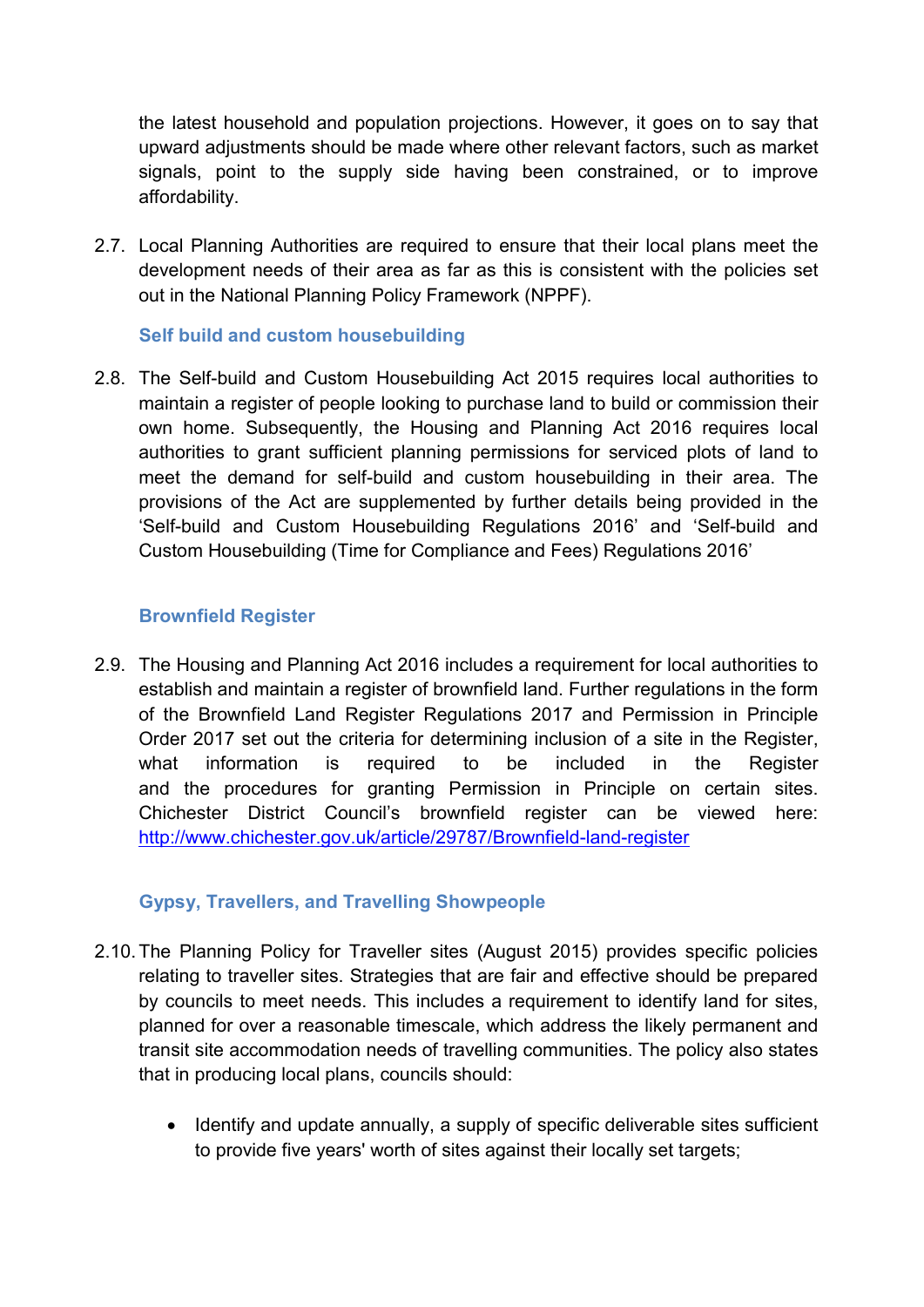- Identify a supply of specific, developable sites or broad locations for growth, for years 6 -10 and, where possible, for years 11 -15.
- 2.11.The Council, alongside a number of other local authorities in West Sussex, has commissioned an assessment of travelling communities' needs. This can be viewed here: http://www.chichester.gov.uk/chichesterlocalplan2035

## **Sub-regional context**

- 2.12.The Council is a constituent authority of the West Sussex and Greater Brighton Strategic Planning Board which brings local authorities together in the area to facilitate joint work on strategic planning issues, particularly on matters relating to housing provision, infrastructure delivery and balancing competing demands for land. The Local Strategic Statement for Coastal West Sussex and Greater Brighton represents the main vehicle for taking forward this work.
- 2.13.The second Local Strategic Statement (LSS2) was published in January 2016 and covers the period 2015 to 2031. The Statement acknowledges that it had a limited purpose in providing a strategic planning framework to support the then current round of local plans being prepared. As such, it commits the Strategic Planning Board to undertake a full review. This review is now underway, with the scope of the strategic evidence needing to be prepared recently agreed, prior to the commissioning of the work required.
- 2.14.The Coast to Capital Local Enterprise Partnership (LEP) is one of 38 local business led partnerships between local authorities and businesses that play a central role in determining local economic priorities and undertaking activities to drive economic growth and the creation of local jobs.
- 2.15.Coast to Capital has a number of funding, grant and loan opportunities available to private sector and public sector organisations to support business growth in Croydon, East Surrey, Gatwick Diamond, Brighton & Hove, Lewes and West Sussex. Funding comes from the LEP's allocation from the Government's Growth Deal and the European Structural & Investment Fund which both support business growth.
- 2.16.The Council is currently working with the LEP and other partners on the key regeneration site within Chichester City of the Southern Gateway where LEP funding is currently available to enable early site preparation work to be undertaken. The Council will continue to seek opportunities to work proactively with the LEP and other partners to deliver development opportunities.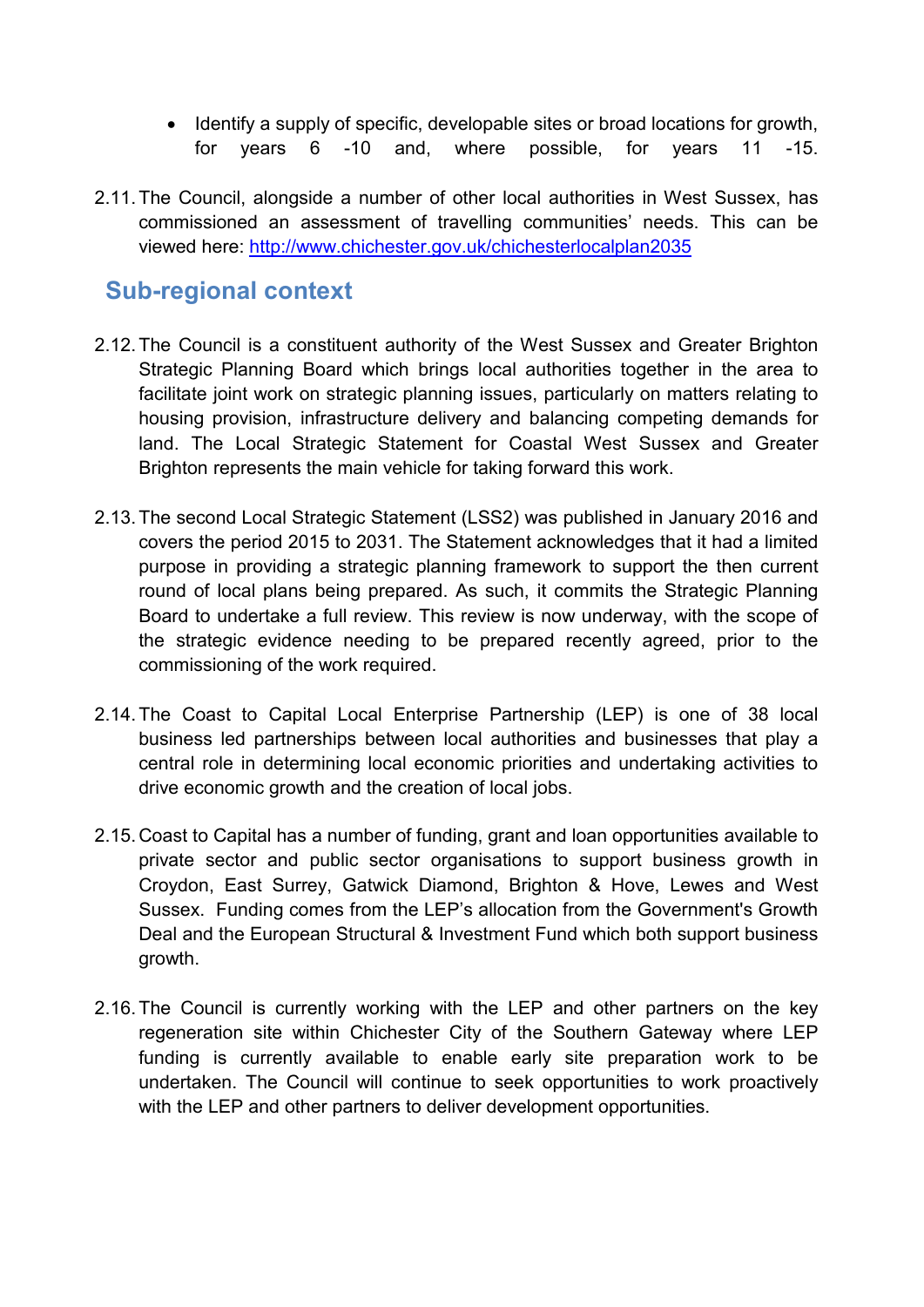# **Local policy context**

- 2.17.The Chichester District Housing Strategy adopted by the Council in September 2013 sets out the aims for the provision of affordable housing. This includes maximising the supply of local homes to meet the needs of local people and ensuring that all new residential development contributes to the supply of homes to meet local needs in terms of size, type and tenure.
- 2.18.The Strategy sets out the requirement to supply a level of housing that meets the needs of local people in the District, which in turn achieves the vision of a sustainable community that is supported by economic success. Key housing priorities to meet the delivery of housing are to:
	- Maximise the supply of local homes to meet the needs of local people;
	- Make the most effective use of existing stock, whilst maintaining sustainable communities;
	- Enable local people to find their own solutions; and
	- Provide additional support for those in need.
- 2.19.The Planning Obligations & Affordable Housing Supplementary Planning Document (SPD) was adopted by the Council on 26 January 2016, and took effect from 1 February 2016 at the same time as the CIL Charging Schedule.
- 2.20.As well as providing detailed guidance on how the Council will seek developer contributions, the SPD provides further information on the Council's approach to securing affordable housing as a proportion of open market housing. In particular it confirms the starting point that affordable housing should be provided on site, with off-site provision, or financial contributions in lieu, only likely to be acceptable in very limited circumstances.
- 2.21.On all residential development sites 30% affordable housing contribution will be sought where there is a net increase of 11 or more dwellings. In all areas designated as rural under section 157(1) of the Housing Act 1985. 30% affordable housing will be sought on all developments with a net increase of between 6 and 10 units. This will be taken in the form of a financial contribution towards affordable housing in the District on completion of the development

### **Neighbourhood plans**

2.22.Neighbourhood Plans allow local communities to develop a vision and planning policies for their designated areas. The weight to be given to an emerging Neighbourhood Plan will depend on the stage that is reached and the extent to which there are unresolved objections: it gains increasing weight once the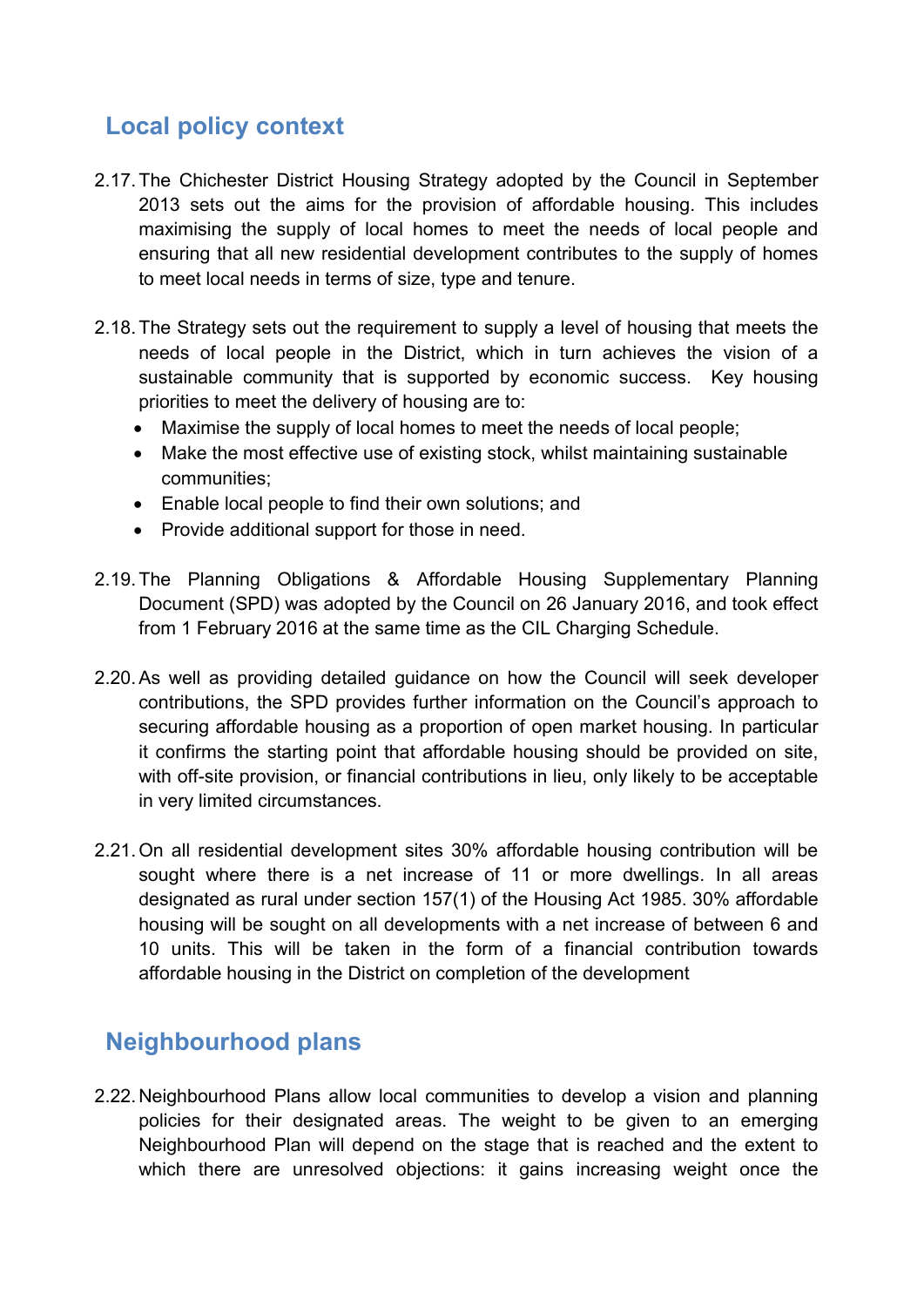Neighbourhood Plan is published and the level of objection is known. Neighbourhood planning is a way for local communities to shape where and how development should take place. Successful Neighbourhood Plans will form part of the statutory development plan used by Chichester District Council in determining planning applications.

2.23. In preparing the draft Local Plan Review, the Council has worked with parish councils across the plan area to explore the potential for parishes to prepare new, or updated, neighbourhood plans to allocate land for development through neighbourhood planning. Where parish councils have expressed an interest, the draft Local Plan seeks to make appropriate provision.

# **Duty to Cooperate**

- 2.24.The Localism Act 2011 and NPPF places a legal duty on councils and public bodies to engage constructively, actively and on an ongoing basis to maximise the effectiveness of local plan preparation in the context of strategic cross boundary matters.
- 2.25.The Council is actively engaged with neighbouring authorities, other local authorities in the wider area and public bodies. This collaboration has informed the preparation of this draft Local Plan Review and will continue to inform its finalisation prior to its submission to the Secretary of State.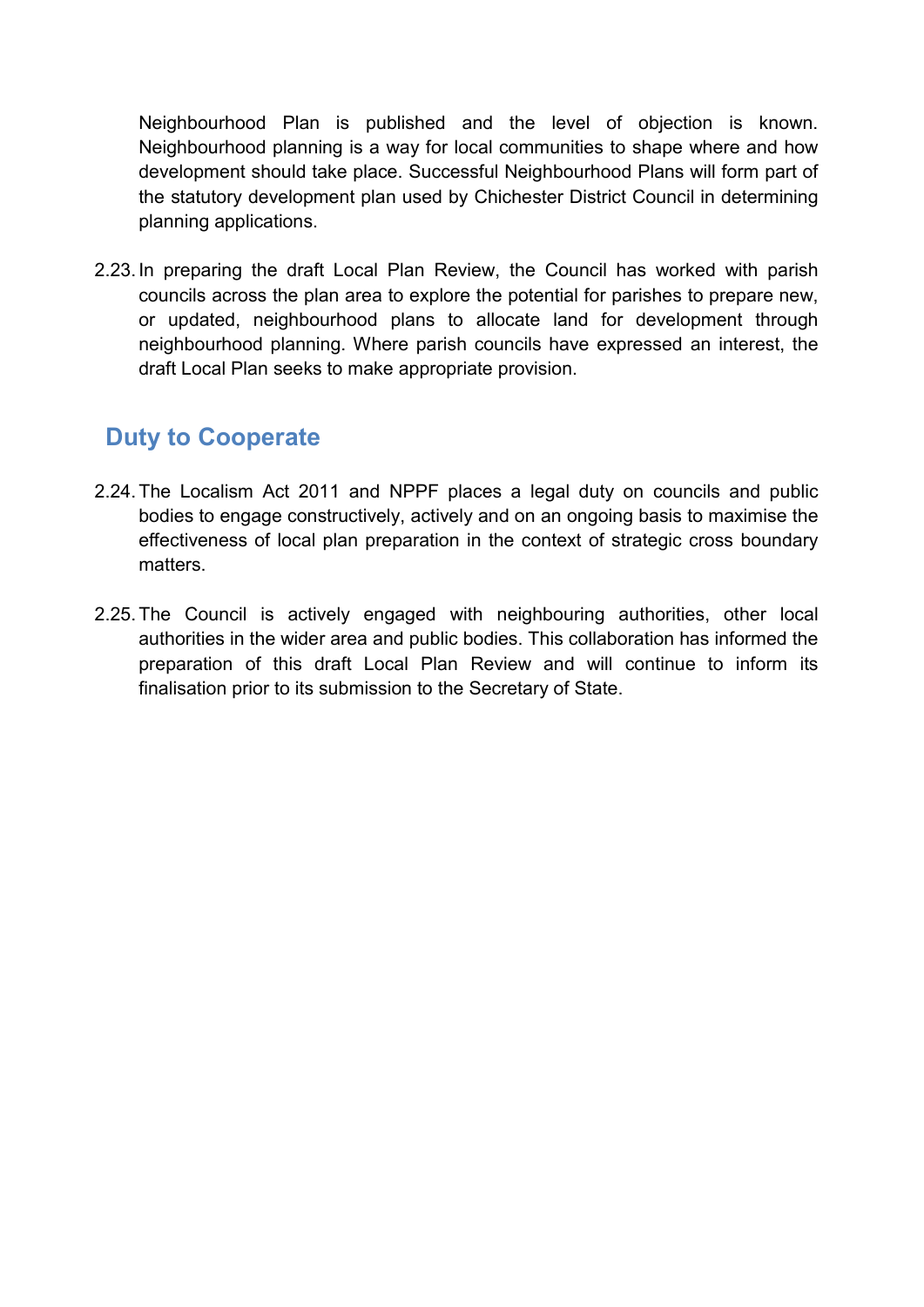# **3.Housing requirement**

# **Assessing local housing need**

- 3.1. As discussed already in section 2, the standard method for assessing local housing need is set out in the PPG. It is expected that local authorities will typically adopt such a methodology, unless there are exceptional circumstances to justify an alternative.
- 3.2. Full details of the methodology are set out in the PPG but in simple terms three steps are identified:
	- 1. Step 1 identifying the baseline (utilising household growth projections)
	- 2. Step 2 an adjustment is made to reflect the affordability of an area
	- 3. Step 3 a cap of 40% can, subject to circumstance, be applied to limit the increase in the annual local housing need figure that an individual local authority can face.
- 3.3. The Housing and Economic Development Needs Assessment (HEDNA) provides details of using this calculation to inform the local housing need for the Chichester plan area, albeit acknowledging that the methodology has been designed to apply to district/borough boundaries, rather than those where plan area boundaries don't necessarily correlate. In such instances, the PPG confirms that authorities may continue to identify a housing need figure using a method determined locally, but in doing so will need to consider the best available information on anticipated changes in households as well as local affordability levels (Paragraph: 013 Reference ID: 2a-013-20180913)
- 3.4. The HEDNA was prepared prior to the release of the 2016-based household projections and thus uses 2014-based projections. However given government reservations about the merits of using the latter projections as the basis for meeting its overall national housing targets, the findings of the HEDNA in this regard remain of direct relevance.
- 3.5. The HEDNA sets out the following calculation:

| <b>THE BASELINE</b><br>(Step 1) | households<br>517<br>per<br>annum | Source: 2014-based<br>household projections for<br>the period 2016-26. Note:<br>this figure applies to the<br>entire Chichester District<br>rather than the Plan Area<br>alone |
|---------------------------------|-----------------------------------|--------------------------------------------------------------------------------------------------------------------------------------------------------------------------------|
| ADJUSTMENT $FOR \mid +51\%$     |                                   | Adjustment factor = $(12.22)$                                                                                                                                                  |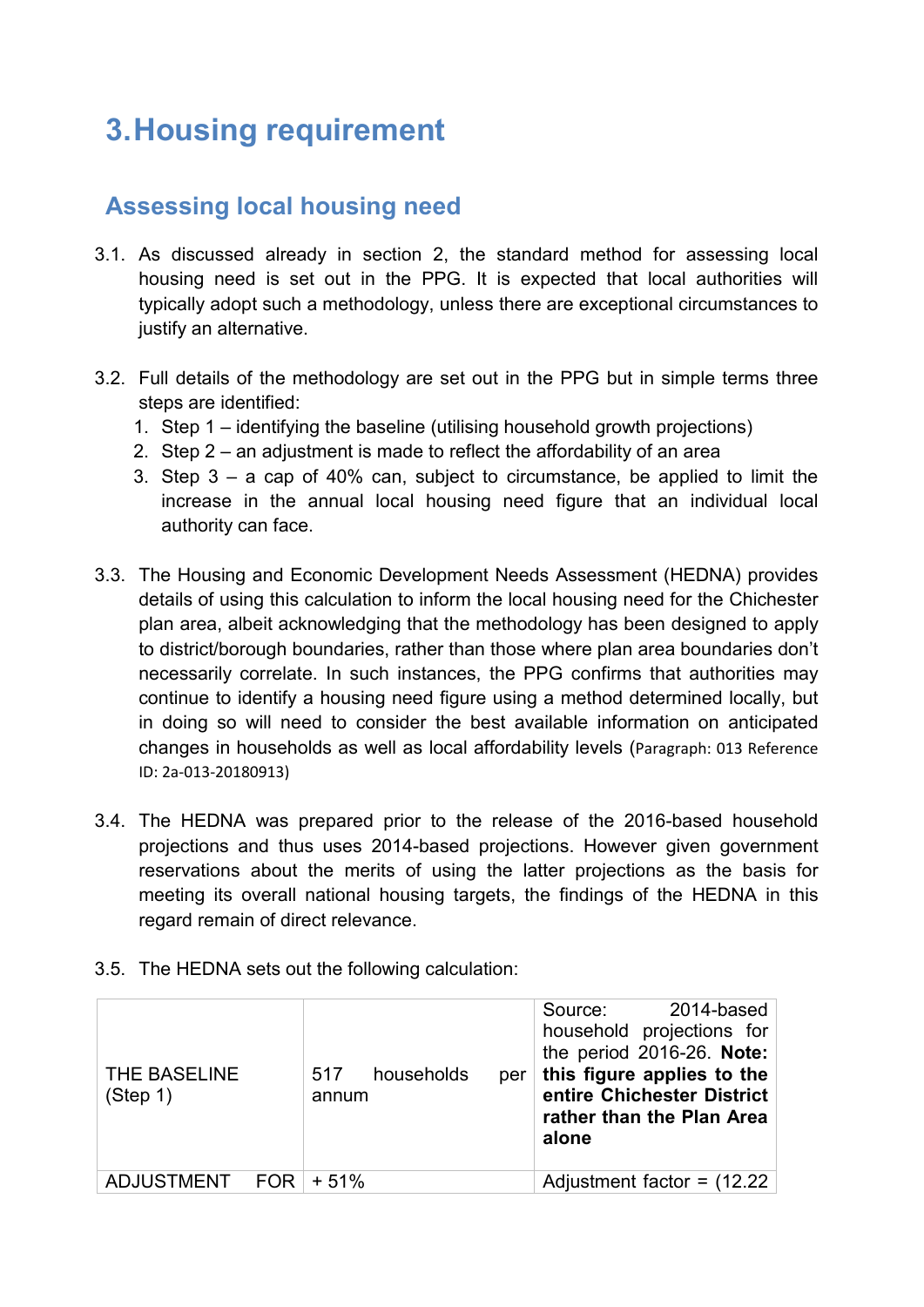| <b>AFFORDABILITY</b><br>(Step 2a)                 |                             |                         | (Local affordability ratio) -<br>4)/4 X 0.25. Note: this<br>adjustment<br>factor<br>applies to the entire<br><b>Chichester District, not</b><br>just the Plan Area.                                                     |
|---------------------------------------------------|-----------------------------|-------------------------|-------------------------------------------------------------------------------------------------------------------------------------------------------------------------------------------------------------------------|
| UNCAPPED<br>HOUSING<br><b>FIGURE</b><br>(Step 2b) | <b>LOCAL</b><br><b>NEED</b> | 775 dwellings per annum | 517 (Step 1) x 51% (Step<br>2a)<br>Note: this figure applies<br>to the entire Chichester<br>District, not just the Plan<br>Area.                                                                                        |
| <b>CAPPING</b><br><b>INCREASE</b><br>(Step 3)     | <b>THE</b>                  | 609 dwellings           | (adopted<br>435<br>LP.<br>requirement per annum) x<br>40% (cap afforded<br>by<br>PPG) Note: this capped<br>figure applies to the Plan<br>reflecting<br>the<br>Area,<br>geographic coverage of<br>the adopted Local Plan |

- 3.6. In the absence of a cap, and using the 2014-based household projections, the local housing need figure utilising the standard methodology for the entire Chichester District (i.e. including that part of the District that falls within the South Downs National Park) could be considered to be 775 dwellings. However, as discussed above, planning practice guidance is clear that, given the particular characteristics and responsibilities of national parks, the standard method should not be used in such instances.
- 3.7. The Chichester plan area has a Local Plan that was adopted within the last five years. Thus the provisions of the planning practice guidance serves to cap the local housing need figure at 40% above the average annual housing requirement as set out in the adopted Local Plan (see Step 3 above). Consequently the local housing need figure for the Chichester plan area is 609 dwellings per annum.
- 3.8. The application of a cap is justified in planning practice guidance on the basis that it serves to ensure that the local housing need figure identified is as deliverable as possible. It is recognised that the cap does not serve to reduce housing need itself but thus encourages councils to consider identified need arising over and above that figure.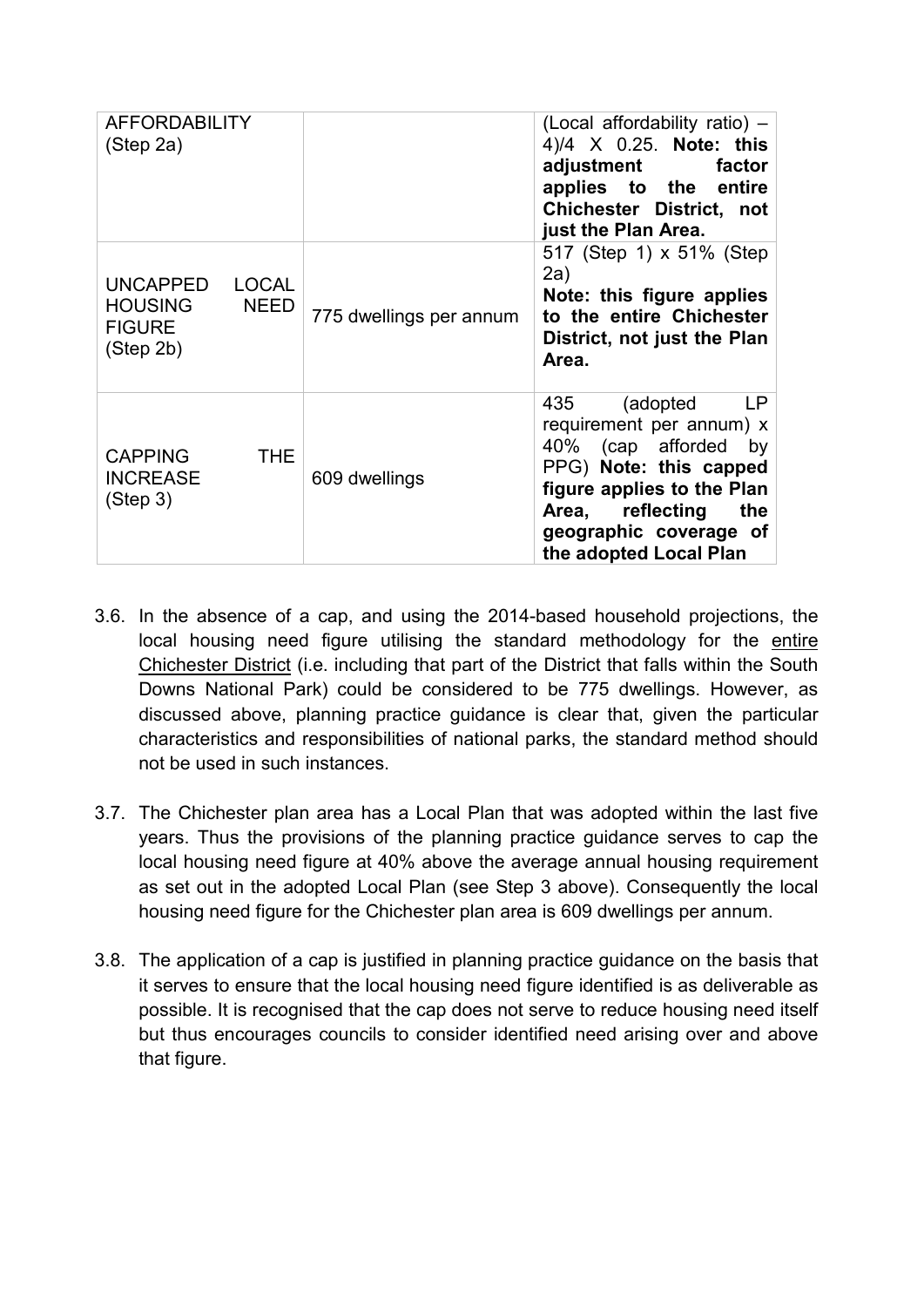# **Does a higher housing figure above the standard method need to be considered?**

- 3.9. Planning practice guidance identifies that the standard method for assessing local housing need should be considered to represent the minimum starting point in determining the number of homes needed in an area. In some circumstances, there may be justification for considering a higher housing requirement to plan for. The PPG goes on to suggest examples such as where:
	- Growth strategies are in place which require a higher rate of housing delivery than recent trends e.g. housing growth deals or strategies arising from LEPs
	- Where strategic infrastructure improvements are planned that would support new homes
	- Where an authority has agreed to take on unmet need, calculated using the standard method, from neighbouring authorities, as set out in a statement of common ground
	- Previous delivery rates have exceeded the housing need now identified
	- Recent assessments of needs, such as Strategic Housing Market Assessments, where they suggest higher levels of needs than those proposed by a strategic policy-making authority.
- 3.10.The Council has taken into account a number of considerations, including those set out above, in identifying a housing requirement for the Local Plan Review. It works closely with partner organisations and authorities to ensure that ambitious strategies are in place to provide for sustainable development in the wider area. This includes working closely with the Coast to Capital Local Economic Partnership in delivering its identified economic priorities as set out in the Coast to Capital Strategic Economic Plan.
- 3.11.The matter of addressing any currently unidentified unmet needs arising from outside of the Chichester Plan Area is discussed below.

### **Unmet needs**

### *South Downs National Park*

3.12. In February 2018, and during the course of the preparation of its South Downs National Park Local Plan, the South Downs National Park Authority (SDNPA) formally requested that Chichester District Council considered whether it could accommodate some, or all, of the unmet housing need arising from the part of the National Park within Chichester District.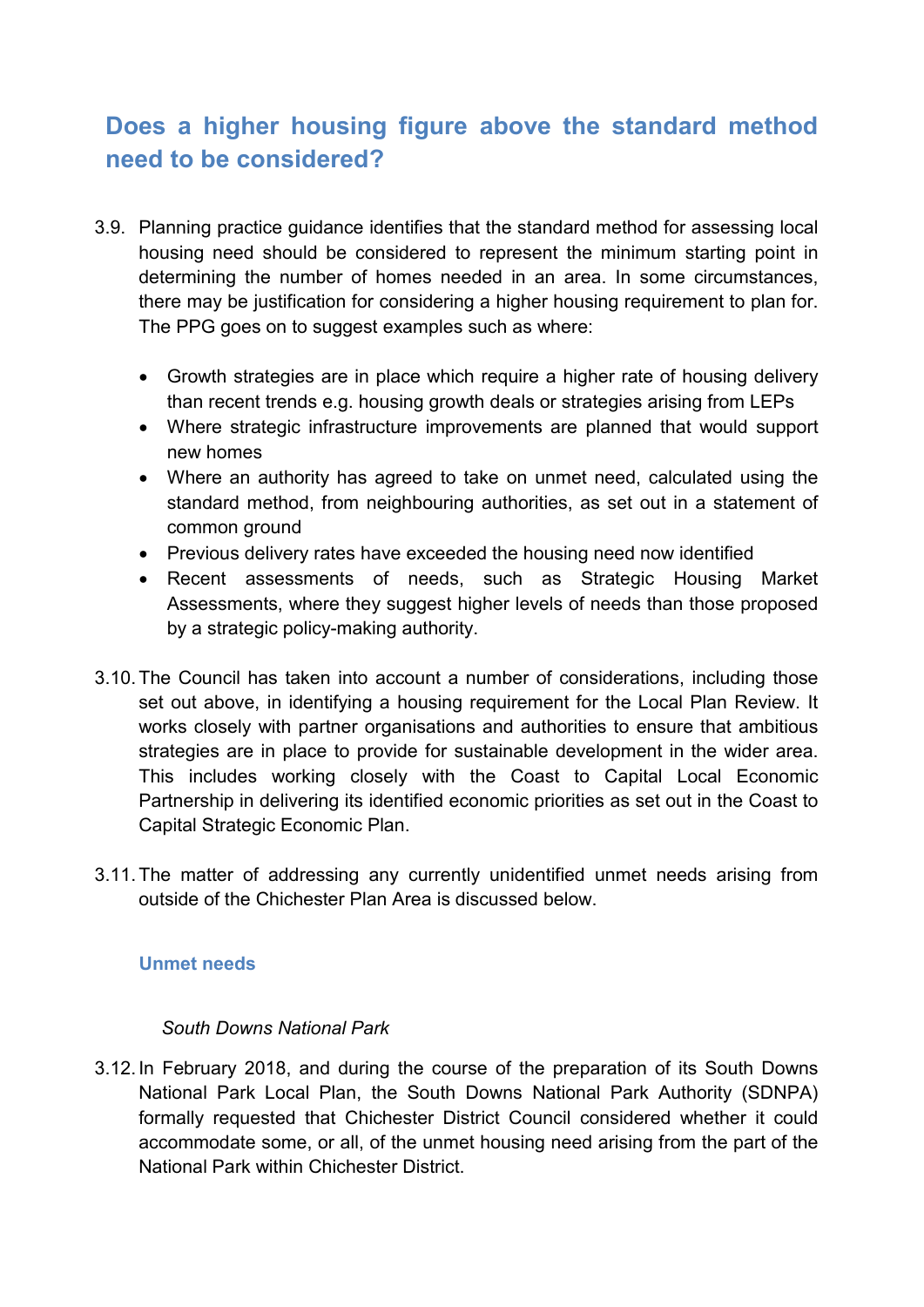- 3.13.To inform its housing need, a Housing and Economic Development Needs Assessment for the SDNP area has been prepared which suggests a demographic-led housing need requirement for Chichester District of the South Downs National Park of 125 dwellings per annum for the period 2014-2033. The HEDNA uses 2014-based population and household projections. The identified provision made in the submitted South Downs Local Plan is equivalent to 81 dwellings per annum (1,534 dwellings over the period 2014-2033). This leaves a deficit of 44 dwellings per annum.
- 3.14.The SDNPA unmet need is not a figure that has been prepared in accordance with the standard methodology, reflecting the boundaries of the SDNP not fully aligning with local authority boundaries and the recognition in government policy that national parks are not suitable locations for unrestricted housing.
- 3.15.As set out in the subsequently agreed Statement of Common Ground (https://www.southdowns.gov.uk/wp-content/uploads/2018/04/SCG05- Chichester.pdf)*,* Chichester District Council agreed to assess its ability to meet some or all of the unmet housing needs arising from the part of the South Downs National Park within Chichester District. Such an approach was considered to be appropriate given the obviously close links between the two areas.
- 3.16.The Local Plan Review has therefore been prepared on the basis of providing for 41 dwellings per annum for the period 2016-2035 to accommodate the majority of the unmet need arising from that part of Chichester District which is located within the South Downs National Park.

### *Other potential un-met housing needs*

- 3.17. Longer term unmet-cross boundary needs will be addressed through the work of the Strategic Planning Board for West Sussex and Greater Brighton through the development of the Local Strategic Statement 3 (LSS3).
- 3.18.To date, no need has been identified through this partnership working which indicates that there is a need to alter the housing provision in the draft Local Plan Review to reflect wider strategies or objectives. The Council is committed to the work of the West Sussex and Greater Brighton Strategic Planning Board in working together to positively plan for longer-term development needs, including the provision of the necessary high quality infrastructure to meet these needs.
- 3.19.The Council can confirm that there have been no other formal requests to accommodate unmet needs arising from outside of the plan area.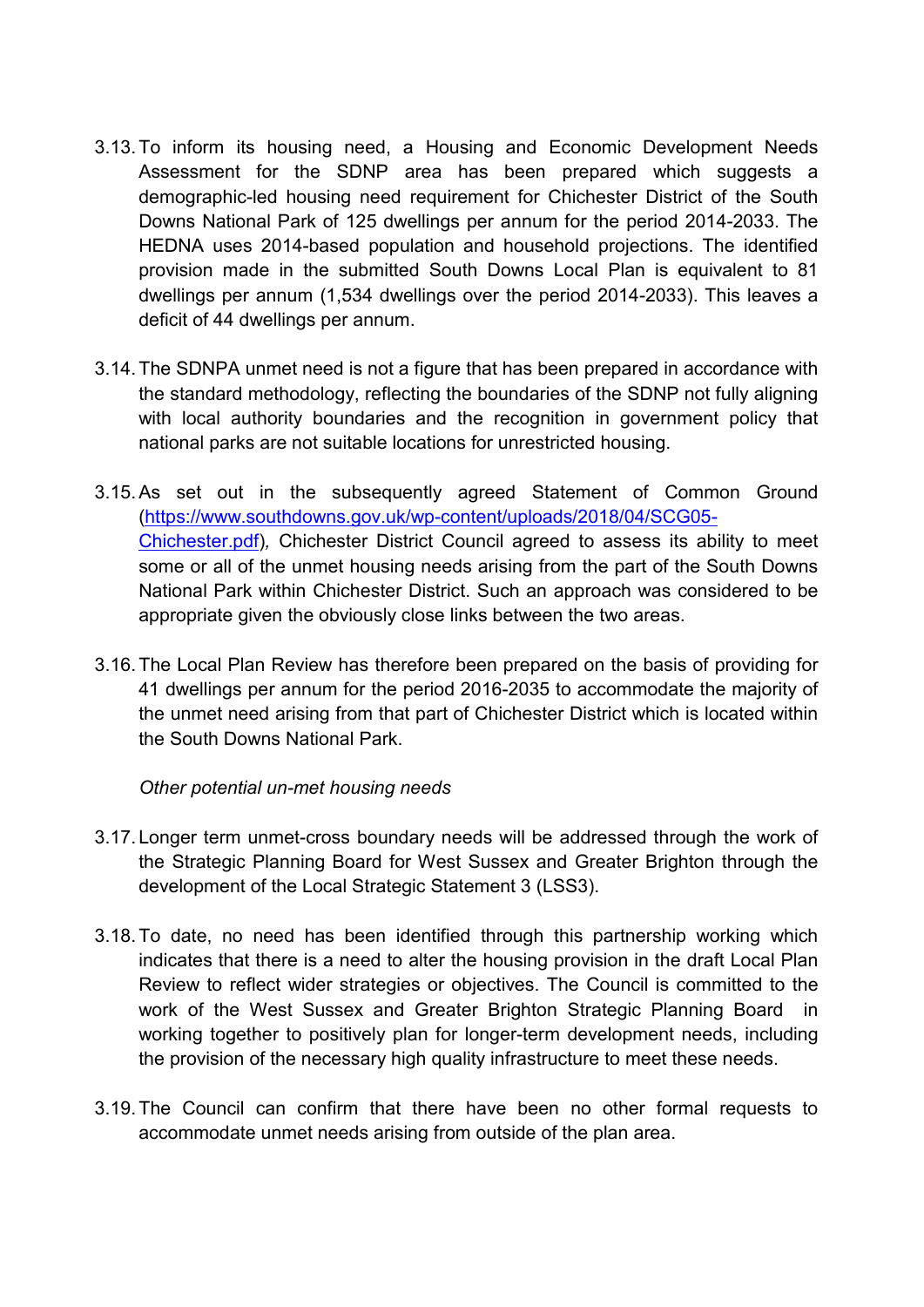3.20.This has led to the Council proposing a draft housing requirement in the emerging Local Plan Review of 650 dwellings per annum, 12,350 dwellings in total for the period 2016-2035.

### **Comparison with recent delivery rates**

- 3.21.The Council has also considered how the proposed rates of housing provision compare with recent rates of delivery. Table 1 below illustrates that since 2012 (the start of the adopted Local Plan), there has been an average of 394 dwellings completed per annum within the Chichester plan area. This contrasts with an identified housing requirement of 435 dwellings per annum.
- 3.22. In considering recent completion rates, it is important to note that the current Local Plan was only adopted in 2015. It was thus only at this point that the provisions of that Plan were incorporated into the development plan. From the monitoring year 2015/16 onwards, annual completions have exceeded the annualised housing requirement. This could be interpreted as reflecting an inevitable 'lag' that arises from the provisions of a new Local Plan, including the allocations for development, as these subsequently gained planning permission and discharged other legal and contractual responsibilities.

| <b>Monitoring year</b> | <b>Adopted Local</b><br><b>Plan requirement</b> | <b>Net completions</b> | <b>Cumulative</b><br>surplus/shortfall |
|------------------------|-------------------------------------------------|------------------------|----------------------------------------|
| 2012/13                | 435                                             | 307                    | $-128$                                 |
| 2013/14                | 435                                             | 202                    | $-361$                                 |
| 2014/15                | 435                                             | 351                    | $-445$                                 |
| 2015/16                | 435                                             | 507                    | $-373$                                 |
| 2016/17                | 435                                             | 439                    | $-369$                                 |
| 2017/18                | 435                                             | 557                    | $-247$                                 |
| <b>Total 2012-18</b>   | 2,610                                           | 2,363                  | $-247$                                 |
| Average per year       | 435                                             | 394                    |                                        |

**Table 1 – Net housing completions 1 April 2012 – 31 March 2017**

### **Other specific housing needs**

### **Affordable Housing**

3.23.The Chichester HEDNA identifies an affordable housing need of 541 households who were on the Council's housing register at the time of its preparation. It also identifies a future need for affordable housing of approximately 285 net dwellings per annum for the entire Chichester District. Table 28 on page 93 of the HEDNA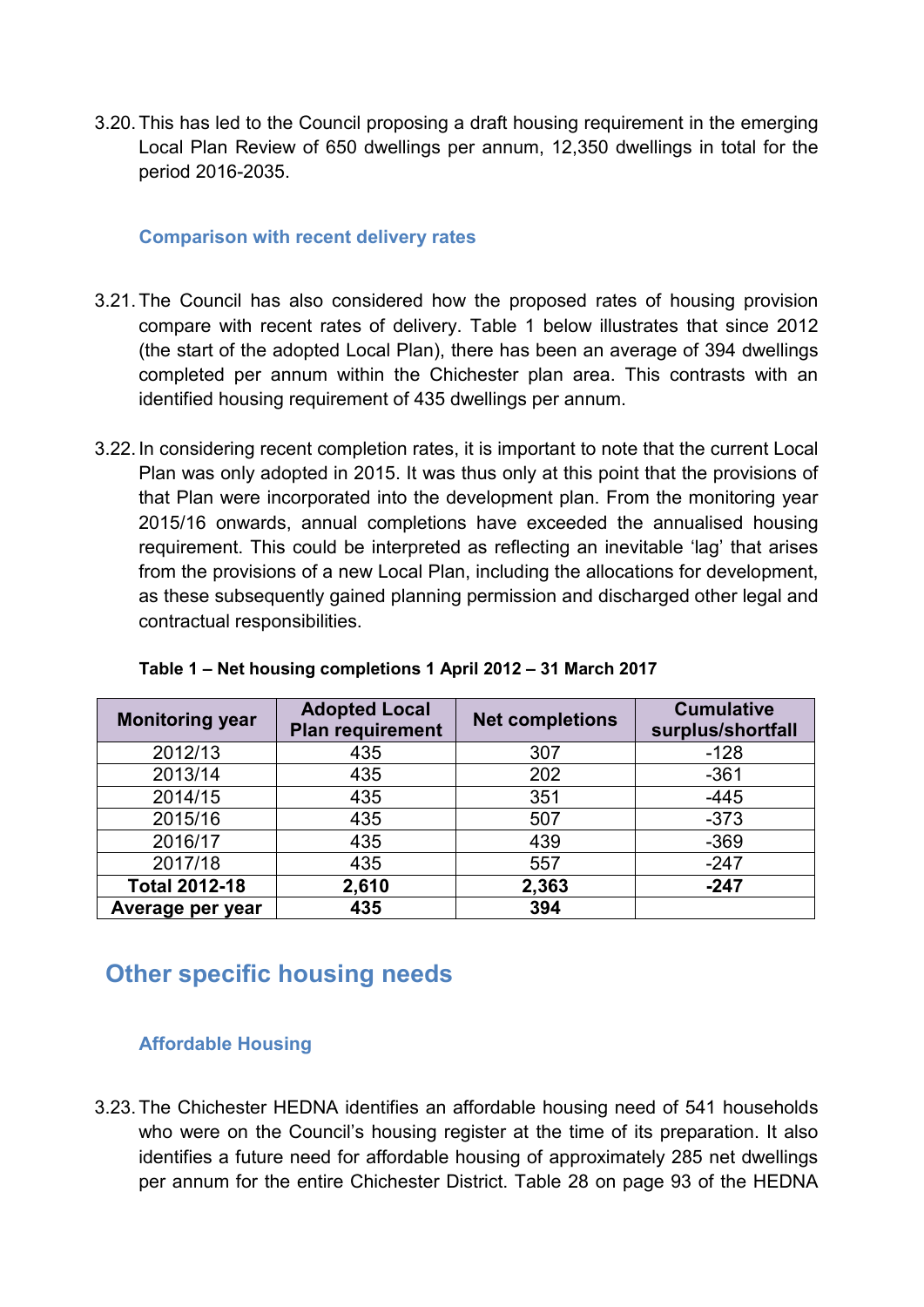provides a breakdown of this need across the District, confirming that a net need of 71 affordable dwellings per annum is projected to be generated from within the South Downs National Park. This leaves a projected net affordable housing need of 214 dwellings per annum in the Chichester Plan Area.

- 3.24. In identifying a net need for affordable housing, the HEDNA is clear that is essentially a theoretical need if all households who needed some form of support to meet their housing need were to be allocated an affordable home. This includes existing households who require an alternative type/size of home and would thus release their current homes. Furthermore, there is scope for some of the net affordable housing need to potentially be met through the private rented sector, supported by financial support measures such as Housing Benefit and Universal **Credit**
- 3.25.On the basis that there is a clear current and projected future need for affordable housing, it is considered justified for the Council to seek to maximise the delivery of affordable housing on housing development sites, subject to viability considerations. In addition, the Council will also continue to pursue other mechanisms to deliver affordable housing in the plan area, including through exception housing sites.
- 3.26.The Council's current affordable housing target to be provided as an element of otherwise open-market residential development sites is 550 dwellings over a five year period. It is also seeking to deliver a further additional 150 affordable housing units through other delivery mechanisms.
- 3.27.With regards to the tenure mix of affordable housing to be sought, the analysis set out in the HEDNA concludes that 10% of all housing should be affordable home ownership to reflect Government policy. Shared ownership was considered to represent the most affordable form of affordable home ownership for the area. Subject to viability, the Council should also be seeking to provide additional rented housing, with a broadly equal split between social and affordable rented being an option to consider further.

### **Elderly and specialist accommodation (C2 uses)**

3.28.Chichester District has a population of people aged 65 or over that as a proportion of the total population (26.7%) is higher than West Sussex (22.5%), South East (18.9%) and England (17.9%). Based on Government population projections, this age group is projected to increase by 47.5% over the plan period, with those between 75-84 projected to increase by 49.7% and those over 85 projected to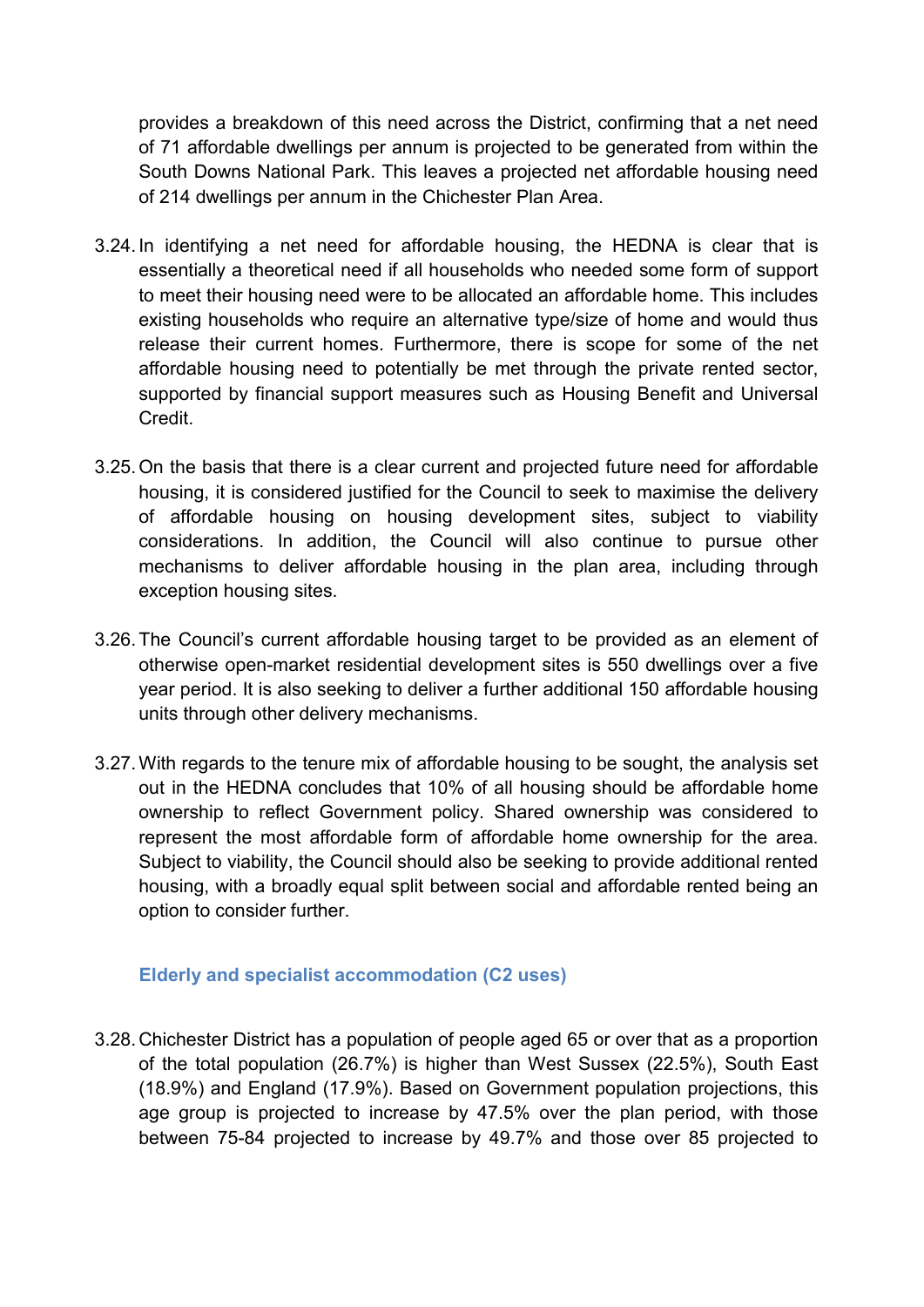increase by 117%. The HEDNA has looked at the need for specialist housing for older people and those with specialist needs such as long term illness.

- 3.29.Whilst the majority of older people will live in mainstream housing there will be a need for new specialist accommodation provision such as sheltered housing and extra care provision.
- 3.30.The HEDNA has drawn on data from the Housing Learning and Information Network (Housing LIN), along with demographic projections, to provide an indication of the potential level of additional specialist housing that might be required for older people in the future, although the amount and type of specialist accommodation required will depend on a range of factors including individual choice.
- 3.31.The Housing LIN toolkit suggests that there should be around 170 units of specialist accommodation per thousand people aged over 75 years. For the plan area, the change in the population aged 75+ would indicate a potential need for around 1,800 units over the period 2016-2036 (92 units per annum), with a broad tenure split of 40% rented (affordable housing) and 60% market housing.
- 3.32.The HEDNA also identifies that there may also be a requirement for additional Registered Care provision, such as nursing and residential care homes. The demographic modelling indicates an increase of around 970 people living in institutions over the period 2016-2036 (48 per annum).

### **Travelling Communities**

- 3.33.A Gypsy and Traveller Accommodation Assessment (GTAA) has been carried out in partnership with Adur District Council, Arun District Council and Worthing Borough Councils plus the South Downs National Park.
- 3.34.This identifies a significant need for future provision over the plan period for households that meet the planning definition of a Gypsy, Traveller or Travelling Showpeople. The identified requirements, for the period 2018-2036 are set out in Table 2 below.

|                                 |  |  |  | Table 2 – Identified needs for Gypsies, Travellers and Travelling Showpeople 1 |  |
|---------------------------------|--|--|--|--------------------------------------------------------------------------------|--|
| <b>April 2018-31 March 2036</b> |  |  |  |                                                                                |  |

|                                              | 2018-23 | 2023-28 | 2028-33 | 2033-36 | Total |
|----------------------------------------------|---------|---------|---------|---------|-------|
| <b>Gypsy and Traveller</b><br><b>Pitches</b> | 66      |         |         |         | 94    |
| <b>Travelling Showpeople</b>                 | 18      |         |         |         | 29    |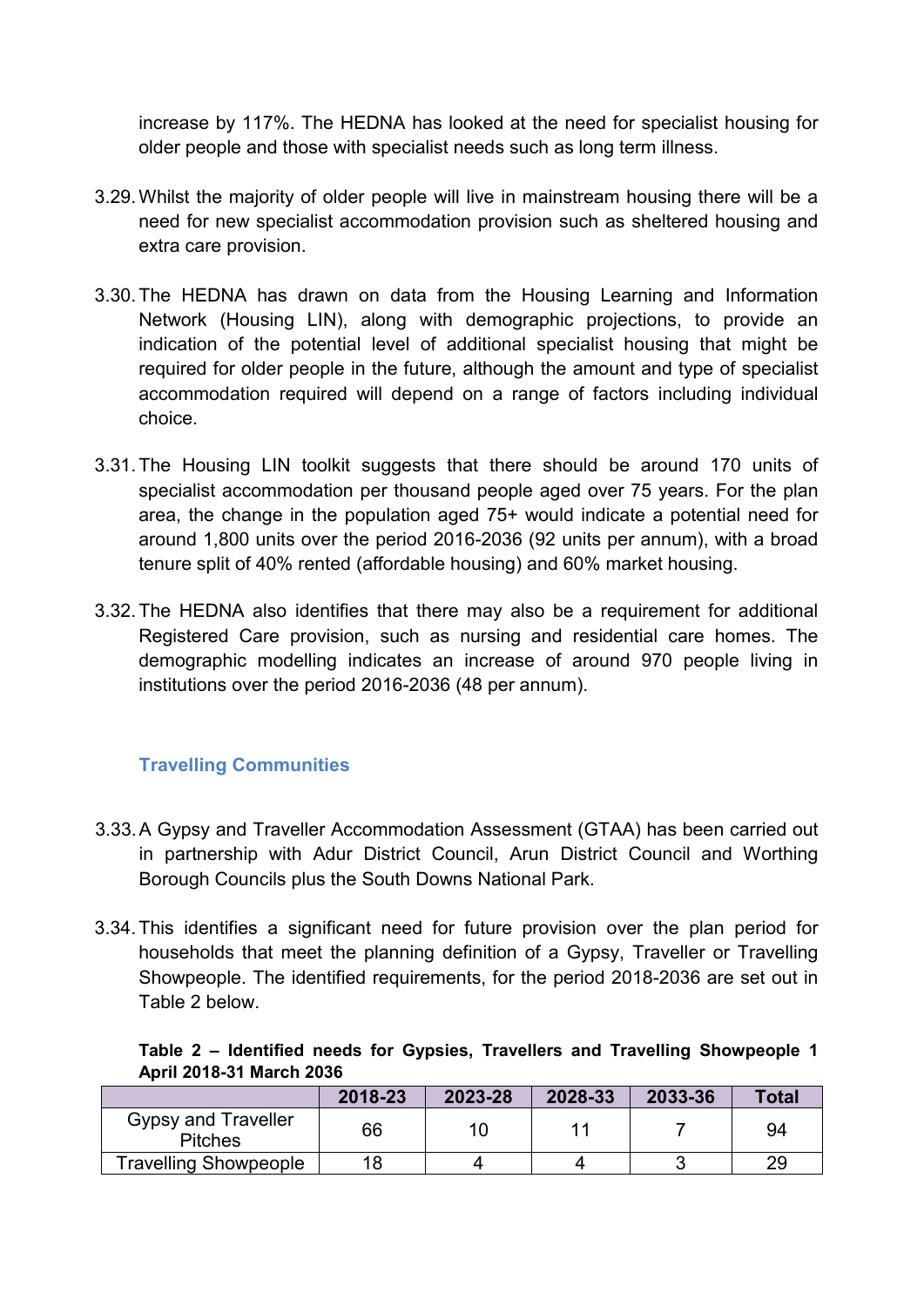|--|--|

### **Self build and custom housing**

3.35.The Self-build and Custom Housebuilding Act 2015 requires each relevant authority to keep a register of individuals and associations of individuals who are seeking to acquire serviced plots of land in the authority's area. Since 1 April 2016, when the Self Build Register became operational, a total of 150 applications have been made to register an interest in acquiring serviced plots.

### **Housing mix**

- 3.36.The HEDNA takes into account of a number of factors, including the current housing stock and demographic projections of future need, to set out an indicative mix of housing in new developments.
- 3.37.Based on future demographic projections, the HEDNA concludes that there is a clear need for market housing delivery over the entire Chichester District to be focussed on 2 and 3 bedrooms. A similar conclusion is reached for affordable home ownership/intermediate provision, albeit a greater percentage is expected to be delivered as smaller homes compared to the market sector.
- 3.38.The focus of affordable rented housing delivery is recommended to be 2 bedroom properties through a mixture of both flats and houses to ensure that the different requirements of households needing these properties can be met e.g. young families requiring garden space and older people potentially needing flatted developments.

|                                | 1-bed  | 2-bed  | 3-bed  | $4+$ bed |
|--------------------------------|--------|--------|--------|----------|
| Market                         | 5%     | 40-45% | 25%    |          |
| Low-cost home<br>ownership     | 20%    | 40%    | 30%    | 10%      |
| Affordable<br>housing (rented) | 25-30% | 40-45% | 20-25% | 5-10%    |

| Table 3 - Recommended housing mix of the HEDNA |  |  |
|------------------------------------------------|--|--|
|                                                |  |  |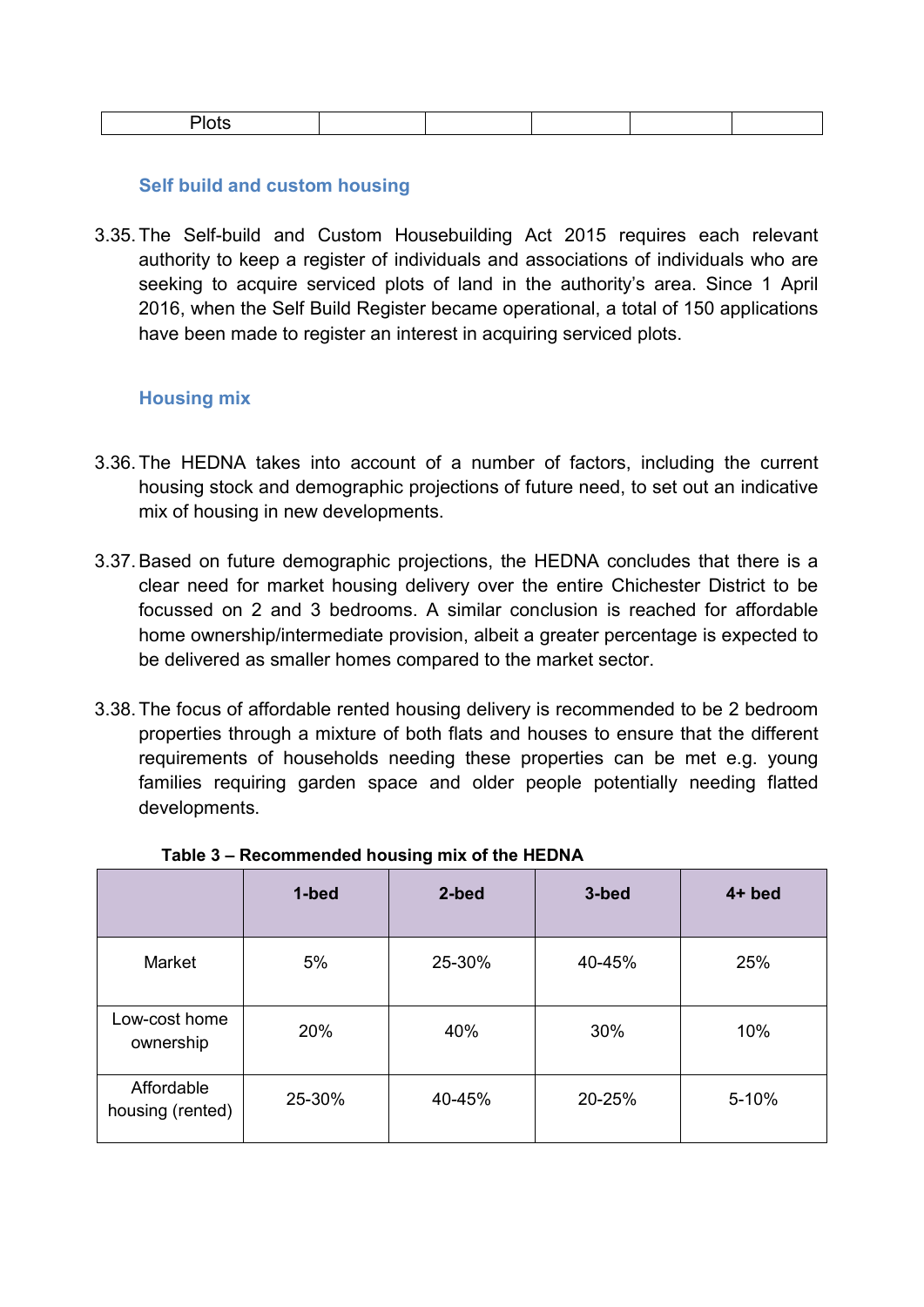- 3.39. In considering how to take this forward into draft planning policy, the Council has been aware of current increased demand from communities for a greater proportion for 2 and 3 bedroom developments to be built. This is considered to be reflective of the challenges of affordability currently experienced by some in the Chichester plan area, and the provisions of government incentives for first time buyers which has the effect of focussing demand on smaller property types.
- 3.40.As such the preferred approach in the draft Local Plan Review is to carry forward unchanged the recommended housing mix for affordable housing in the HEDNA. In relation to open market housing provision, the preferred mix is adjusted slightly as follows:

**Table 4 – Proposed target housing mix of Local Plan Review: Preferred Approach**

|        | 1-bed       | 2-bed        | 3-bed       | $4+$ bed    |
|--------|-------------|--------------|-------------|-------------|
| Market | At least 5% | At least 30% | Up to $45%$ | Up to $20%$ |

### **Supply of smaller sites**

3.41.The NPPF requires that 10% of the identified housing requirement should be on sites no larger than one hectare. With the identified housing requirement of 12,350 dwellings over the proposed lifetime of the Local Plan Review, this would require sites to be identified for 1,235 dwellings to come forward on sites of 1 hectare or less in size.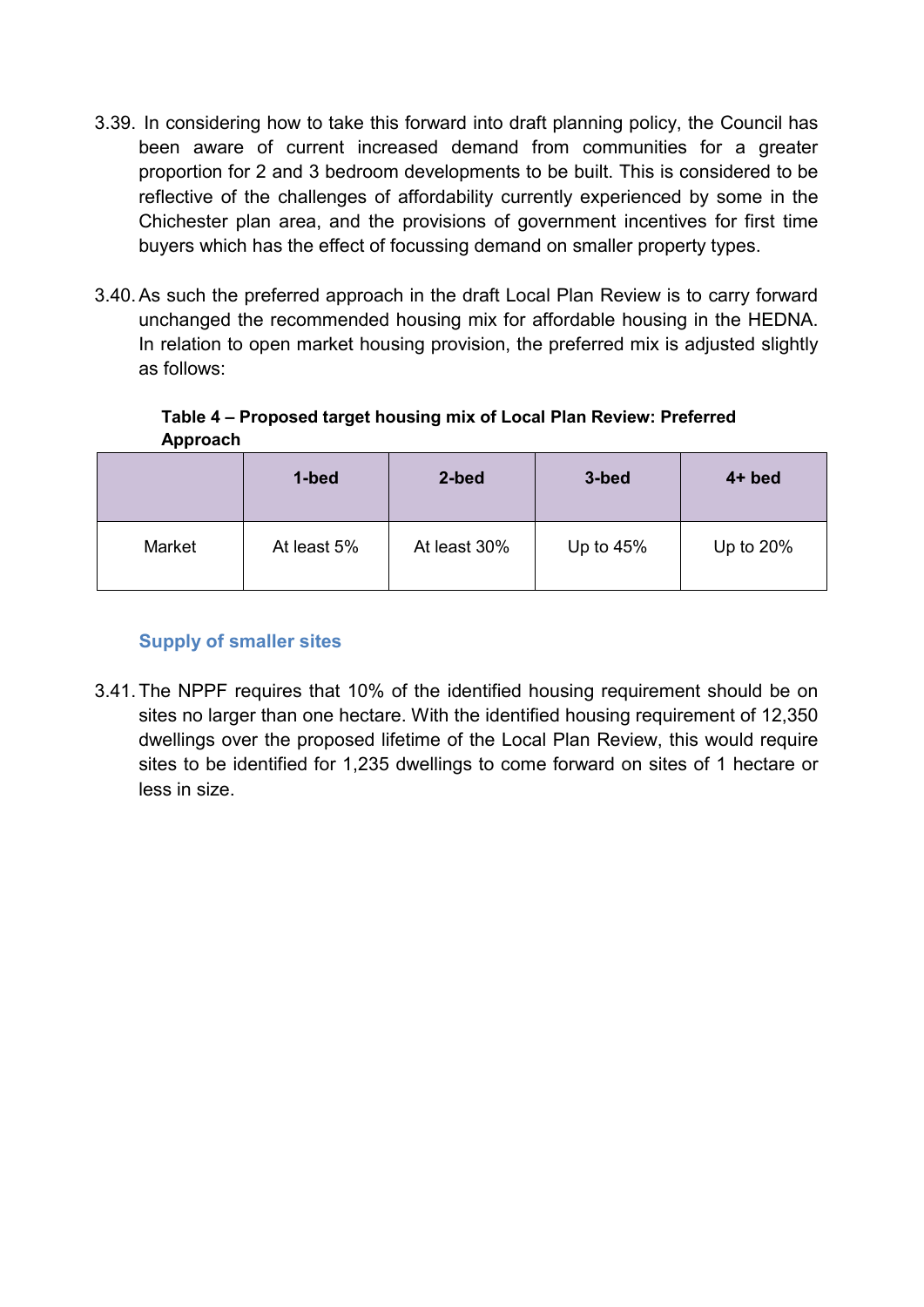# **4.Meeting the housing requirement**

## **Projected supply as of 1 April 2017**

- 4.1. The Local Plan Review: Preferred Approach is based on the housing land supply position as of 1 April 2017. This reflects the most up-to-date position available at the time that the evidence base supporting the Local Plan Review was prepared. Accordingly this housing background paper presents the housing land supply position as of this date. The data used is provided by West Sussex County Council.
- 4.2. The Local Plan Review: Publication Version will be updated to present the latest available housing land supply data available which is expected to be a position as of 1 April 2018.
- 4.3. The overall housing supply position is set out in Policy S4 of the Draft Local Plan Review and re-created below. A detailed overview of the components of supply, ordered by parish, is attached at Appendix One and referenced in the following section.

|                        | Category                                                                 | <b>Number of</b><br>dwellings<br>(minimum) | Paragraph<br>reference in<br>this paper |
|------------------------|--------------------------------------------------------------------------|--------------------------------------------|-----------------------------------------|
|                        | Housing completions (1 April 2016 to 31 March 2017)                      | 439                                        | 4.4                                     |
|                        | Known commitments (shown in italics<br>below)                            | 6,444                                      | $4.5 - 4.15$                            |
| Housing<br>supply      | Outstanding adopted LP allocations<br>without pp                         | 1,950                                      | $4.6 - 4.10$                            |
| (1 April<br>2017 to 31 | Outstanding 'made' NP allocations<br>without pp                          | 189                                        | $4.11 - 4.12$                           |
| March                  | Planning permissions as of 1 April 2017                                  | 4305                                       | $4.13 - 4.15$                           |
| 2035)                  | Windfall (small site allowance)                                          | 695                                        | $4.16 - 4.18$                           |
|                        | Proposed Strategic Locations/Allocations                                 | 4,400                                      | $4.19 - 4.28$                           |
|                        | <b>Parish Housing Requirements</b>                                       | 500                                        | 4.29-4.30                               |
|                        | Total supply for the full Plan period (1 April 2016 to 31<br>March 2035) | 12,478                                     |                                         |

|  | Table 5 – Identified source of housing supply for Local Plan Review |  |  |  |  |
|--|---------------------------------------------------------------------|--|--|--|--|
|  |                                                                     |  |  |  |  |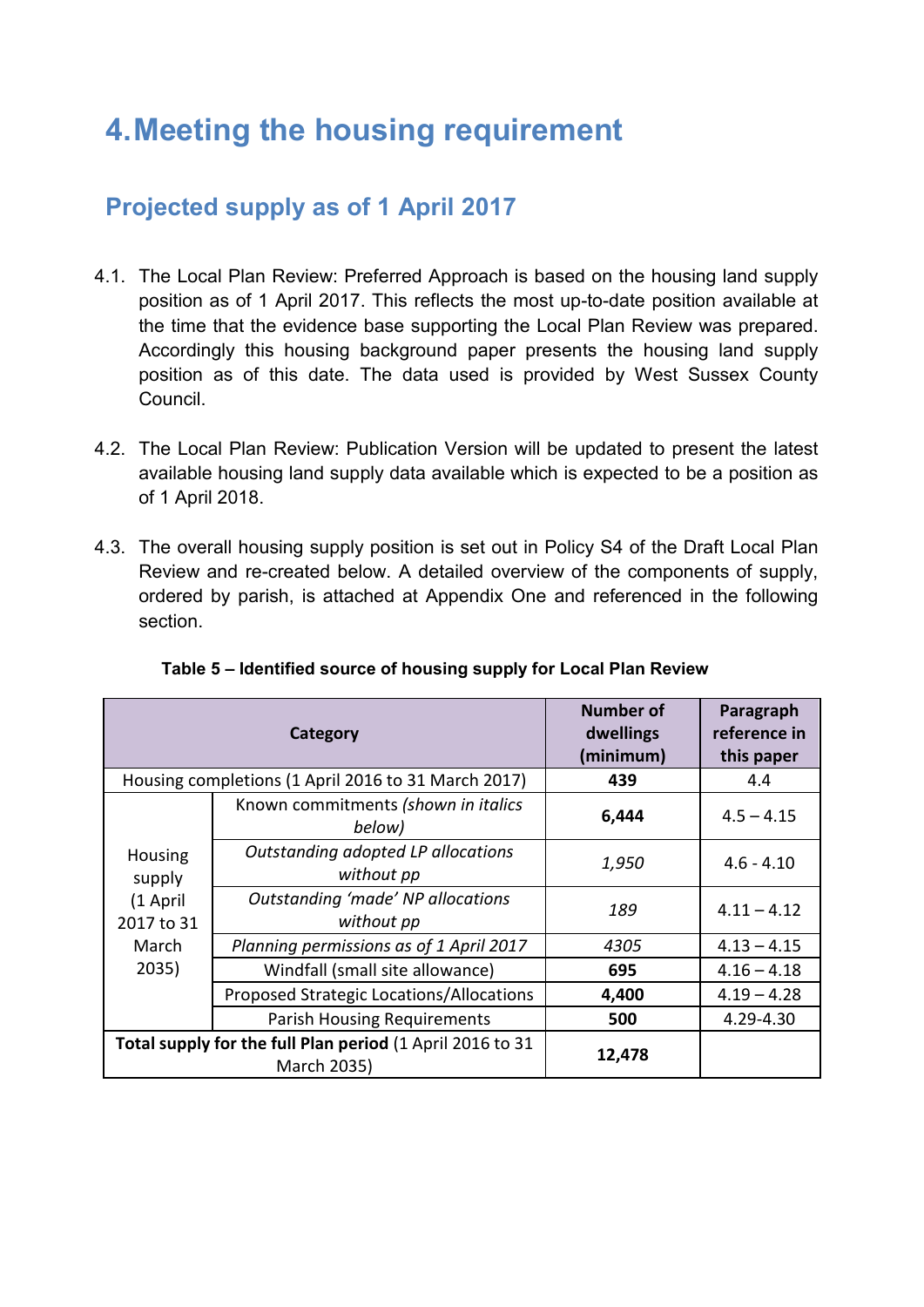### **Completions**

4.4. Between 1 April 2016 and 31 March 2017 439 net additional dwellings were completed in the Chichester Plan Area.

### **Known commitments**

4.5. Known commitments refer to those elements of the housing land supply which are allocations within the existing development plan and/or planning permissions (or resolutions to permit) granted by the Council. They are unlikely to be influenced by the emerging Local Plan Review policies as they already have significant status within the planning system and thus can be reasonably expected to be relied upon to deliver during the plan period.

### Outstanding adopted Local Plan allocations

- 4.6. The adopted Chichester Local Plan: Key Policies allocated sites at the Strategic Development Locations at:
	- West of Chichester for 1600 dwellings (of which 1,250 should be delivered by 2029) through Policy 15;
	- Shopwyke for 500 dwellings through Policy 16;
	- Westhampnett/North East Chichester for 500 dwellings through Policy 17; and
	- Tangmere for 1000 dwellings through Policy 18.
- 4.7. In total, these provide for 3,250 dwellings to come forward during the period 2011- 2029, with a further 350 dwellings to come forward at West of Chichester post 2029.
- 4.8. As of 1 April 2017, there remained 1,850 dwellings on these sites which had yet to be granted planning permission (or where the Council had yet to resolve to grant planning permission). This comprises:
	- 1,000 dwellings at Tangmere (policy 18); and
	- 850 dwellings at West of Chichester (policy 15)
- 4.9. Capacity for a further 85 dwellings has also been confirmed at Shopwyke. This has been established through the granting of outline planning permission equating to 585 dwellings in total. As these already have planning permission, they are included within the total supply of sites with planning permission.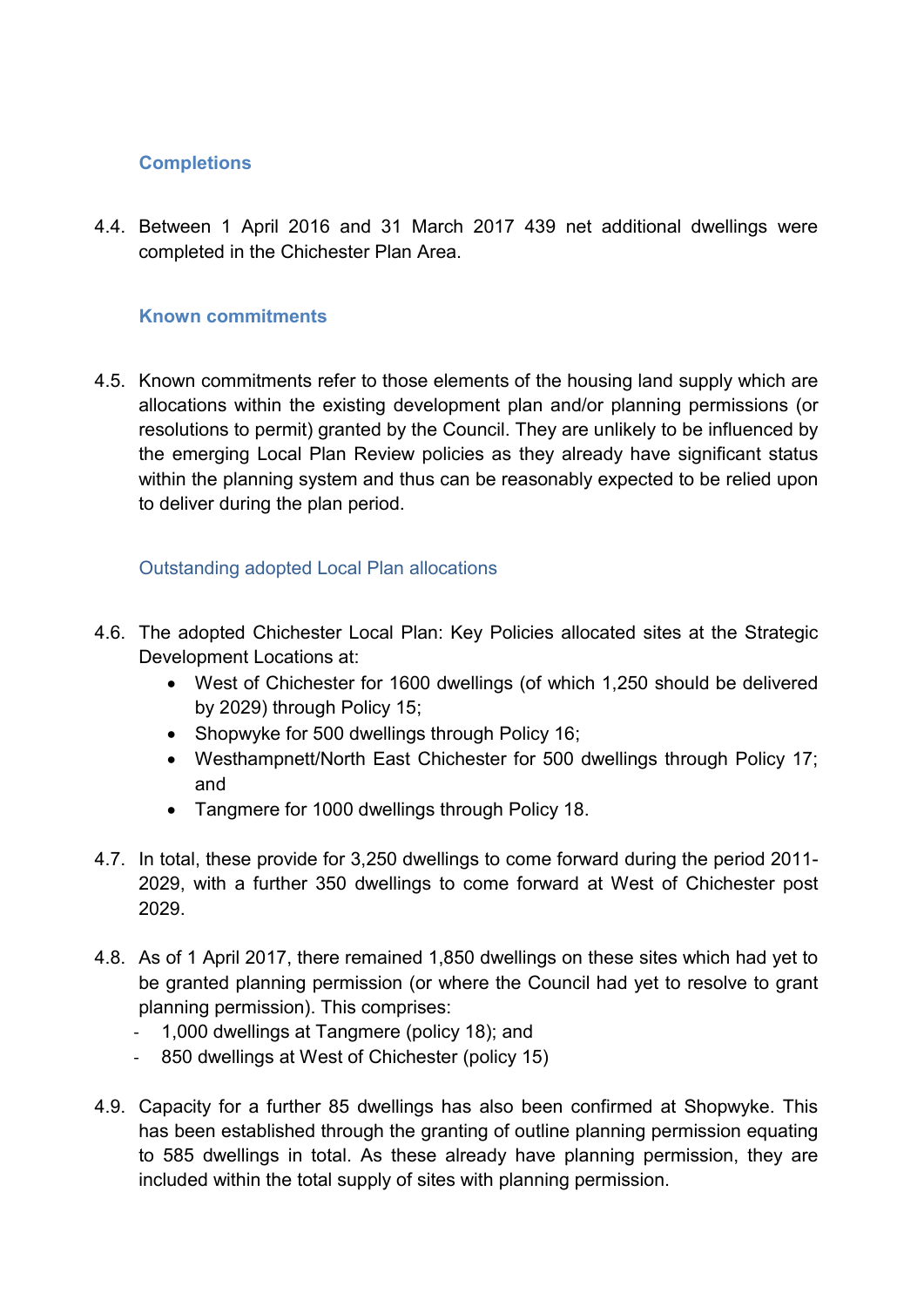4.10.These are included in the components of housing supply table in Appendix One. Those allocated sites which had the benefit of planning permission as at 1 April 2017 are included within the figure discussed in paragraph 4.13 below.

Outstanding 'made' NP allocations without pp

- 4.11.As of 1 April 2017, there were 9 'made' neighbourhood plans within the Chichester plan area. At that time, of the provision made within these plans, 189 dwellings had yet to have gained planning permission (or a resolution to permit).
- 4.12.These are identified in the components of housing supply table set out in Appendix One.

Outstanding planning permissions as of 1 April 2017

- 4.13. Monitoring data identifies that there was a total supply of 4,405 dwellings that had the benefit of planning permission, or a resolution to permit, as of 1 April 2017 which had yet to be built. This includes sites that had previously been allocated for planning permission through the Chichester Local Plan: Key Policies or 'Made' Neighbourhood Plans which have subsequently been granted planning permission.
- 4.14.The total supply includes an estimate for the delivery of housing from sites of less than 6 dwellings This uses a formula which assumes a 45% implementation rate on sites where development has not yet started. This rate has been used by WSCC for many years and is based on analysis of past completions.
- 4.15.These are identified in the components of housing supply table set out in Appendix One.

### **Windfall allowance from small housing sites**

4.16.The housing supply figures include a windfall allowance for small housing developments of less than 6 homes, which has been calculated in accordance with the NPPF. The projected annual delivery of housing on small windfall sites assumes delivery of an average of 48 net dwellings per year. This figure is based on historic trends for small site completions (excluding residential gardens) over the 10 years from 2007-2017.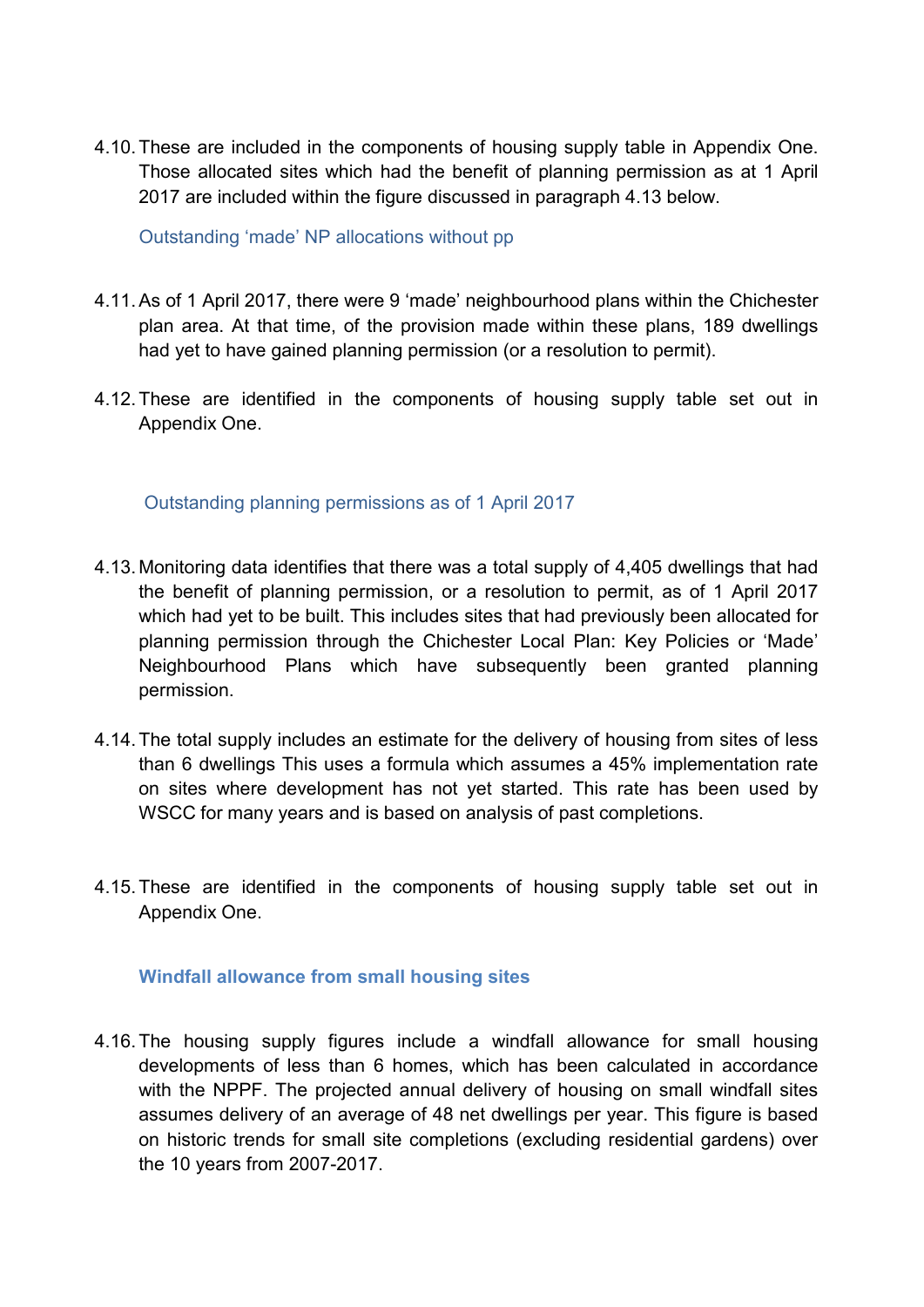- 4.17.The exact numbers have fluctuated from year to year, but with no clear trend suggesting that small site completions are either increasing or reducing. Therefore, it is considered justifiable to project forward on the basis of these past average figures. The allowance for windfalls has been adjusted to avoid double counting with existing small site planning permissions and therefore is only included in the housing supply figures from 2019/20 onwards, albeit only in part in that year because there are also known permissions on small sites which are presumed to still come forward.
- 4.18.The components of housing supply set out in Appendix One provides an indicative spatial distribution for these sources of supply.

### **Proposed provisions of the Local Plan Review**

- 4.19.The above sources of supply are expected to come forward irrespective of the particular additional provisions of the Local Plan Review. This is either because they are substantially advanced through the planning process or, in the case of the windfall allowance from small sites, because they are expected to come forward within the existing urban areas of the plan area which are not proposed to be specifically influenced in supply terms by the policies of the Local Plan Review.
- 4.20. In order to deliver the housing requirement of 650 dwellings per annum (12,350 dwellings for the period 2016-2035), it is necessary to identify a spatial strategy for increasing the housing supply. This includes the potential allocation of specific sites across the plan area and the identification of strategic locations for housing delivery to be delivered through neighbourhood planning. The draft Local Plan Review also identifies smaller-scale housing requirements for other parishes across the plan area which are expected to be taken forward through the neighbourhood planning process in the first instance.
- 4.21.The rationale for the spatial strategy currently proposed to be taken forward, along with alternatives considered, is set out in the Sustainability Appraisal which accompanies the draft Local Plan Review.
- 4.22.Sites identified in the draft Local Plan Review for allocation for development have principally been identified through the preparation of the Housing and Employment Land Availability Assessment (HELAA) but also supplemented through additional information becoming available through discussions with landowners and site promoters.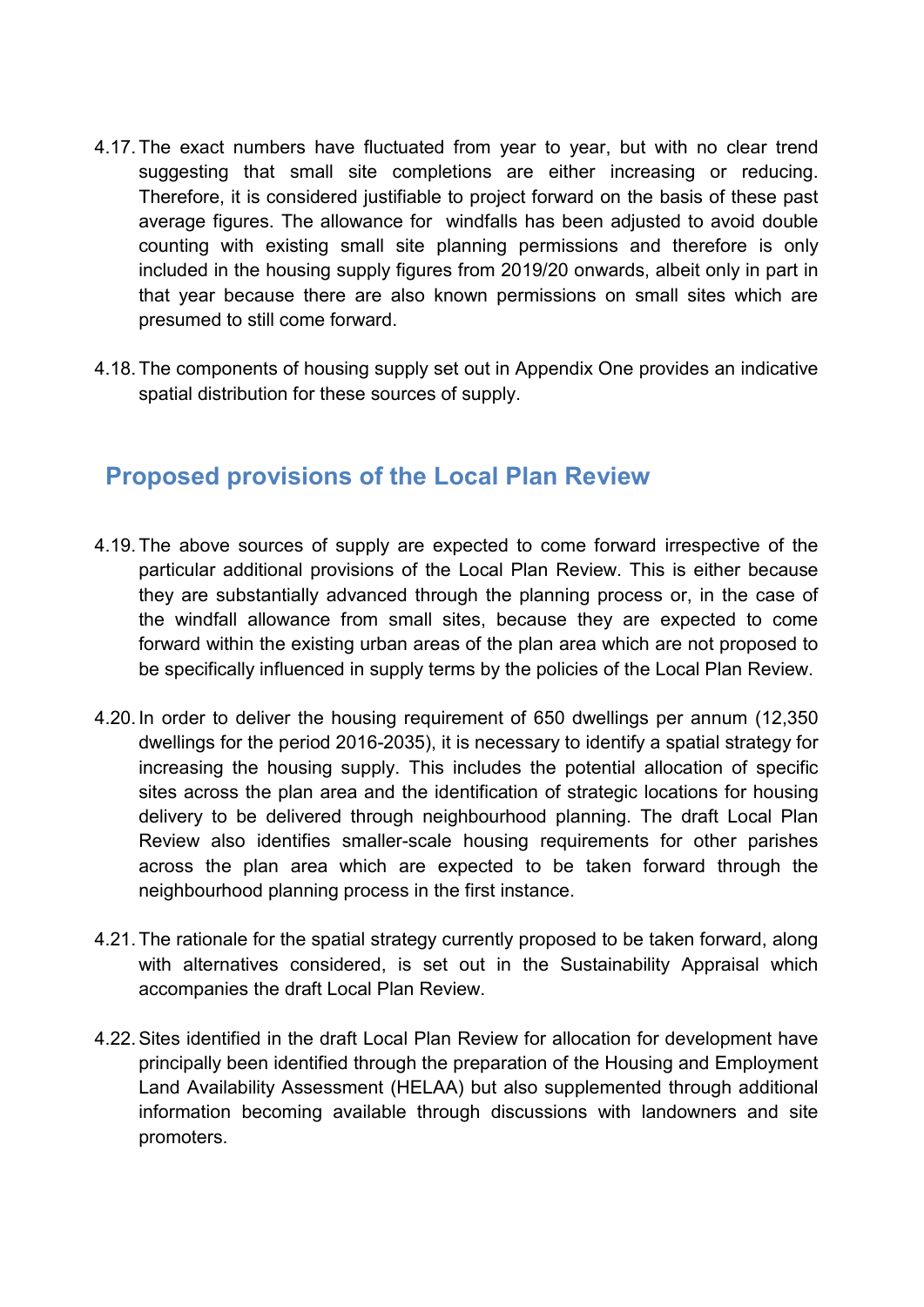4.23.Where the responsibility for identifying sites has been delegated to neighbourhood planning, this provision has again been informed by the evidence base prepared to inform the Local Plan Review, including the HELAA and Sustainability Appraisal.

### **Strategic sites**

4.24.The draft Local Plan Review proposes to allocate new strategic sites for development as identified in Table 6 below.

| <b>Draft Policy</b> | <b>Strategic site</b>              | <b>Dwellings (minimum)</b> |
|---------------------|------------------------------------|----------------------------|
| AL <sub>3</sub>     | Land east of Chichester            | 600                        |
| AL <sub>5</sub>     | Southern Gateway                   | 350                        |
| AL <sub>6</sub>     | South-west Chichester              | 100                        |
| AL7                 | Highgrove Farm, Bosham             | 250                        |
| <b>AL12</b>         | Land north of Park Farm.<br>Selsey | 250                        |
|                     | <b>Total supply</b>                | 1,550                      |

#### **Table 6 – Proposed Local Plan Review new strategic site allocations**

- 4.25.The total supply from these new proposed allocations is 1,550 dwellings
- 4.26. In addition, further preliminary work has been undertaken to understand the capacity of land west of Tangmere which was previously allocated in the adopted Local Plan for 1,000 dwellings. This work has resulted in the capacity of the site being proposed to increase by 300 dwellings over that previously identified.

### **Strategic locations**

4.27. In addition, parish councils have expressed a willingness to prepare neighbourhood plans to identify strategic allocations at locations across the plan area. These are listed in Table 7 below.

| <b>Draft Policy</b> | <b>Strategic locations</b> | <b>Dwellings (minimum)</b> |
|---------------------|----------------------------|----------------------------|
| AL8                 | <b>East Wittering</b>      | 350                        |
| AL9                 | Fishbourne                 | 250                        |
| AL10                | Chidham & Hambrook         | 500                        |
| <b>AL11</b>         | Hunston                    | 200                        |
| <b>AL13</b>         | Southbourne                | 1,250                      |
|                     | 2,550                      |                            |

#### **Table 7 – Proposed Local Plan Review strategic locations**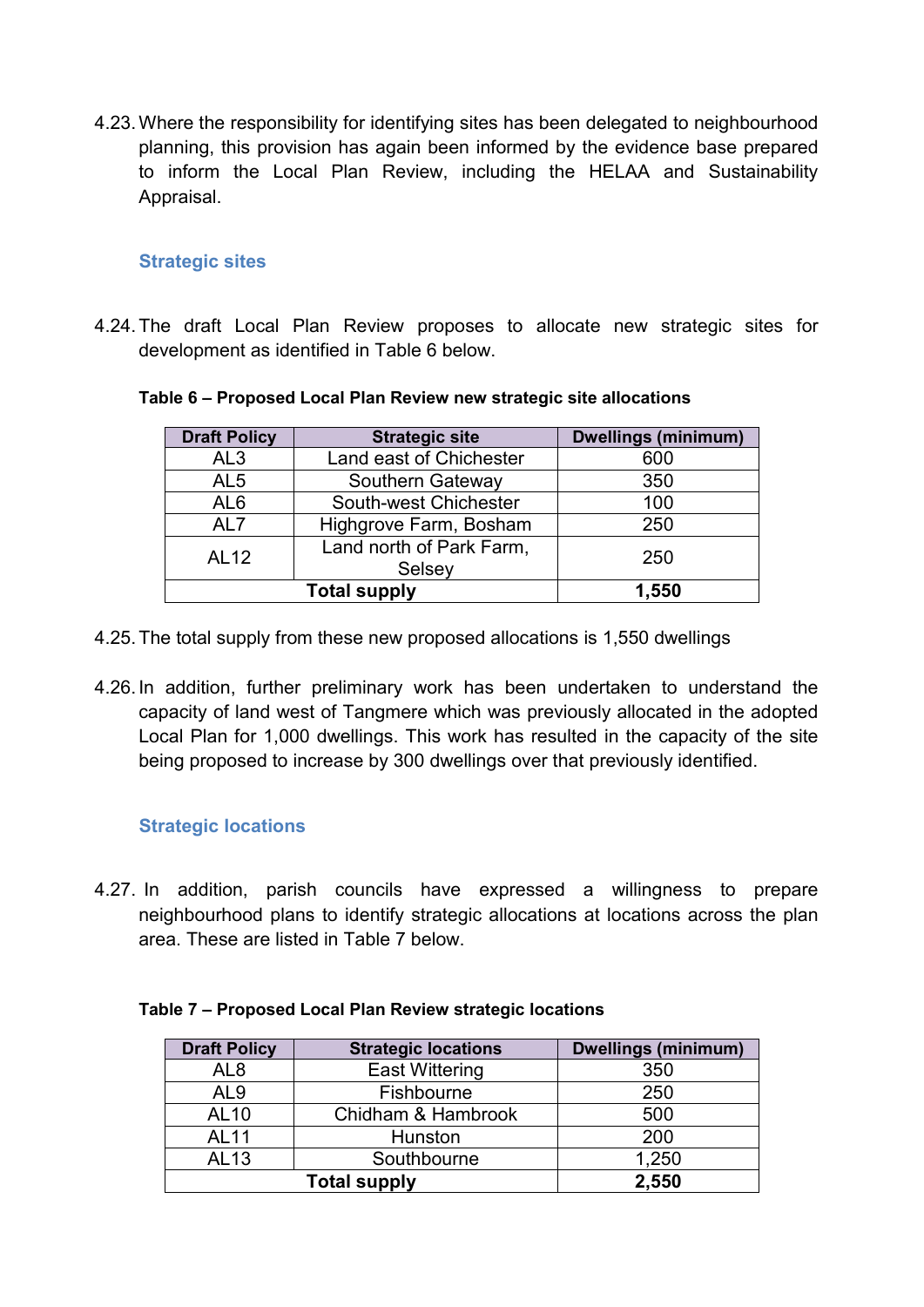4.28.The total supply from these new proposed strategic locations is 2,550 dwellings.

### **Parish housing numbers**

- 4.29.The draft Local Plan Review also provides for smaller-scale allocations in parishes to be made across the plan area. This is envisaged to be taken forward through neighbourhood planning in these parishes.
- 4.30. In total, 500 dwellings are expected to come forward from this source. The proposed distribution of these dwellings across the parishes is set out in Table 8 below.

| <b>Parish</b>          | <b>Housing Figure</b> | <b>Parish</b>               | <b>Housing Figure</b> |
|------------------------|-----------------------|-----------------------------|-----------------------|
| Apuldram               | 0                     | <b>Birdham</b>              | 125                   |
| <b>Bosham</b>          | 0                     | <b>Boxgrove</b>             | 50                    |
| <b>Chichester City</b> | 50                    | <b>Chidham and Hambrook</b> | O                     |
| Donnington             | 0                     | Earnley                     | 0                     |
| <b>East Wittering</b>  | 0                     | Fishbourne                  | 0                     |
| Funtington             | 0                     | Hunston                     | 0                     |
| Itchenor               | 0                     | Kirdford                    | 0                     |
| Lavant                 | 0                     | Loxwood                     | 125                   |
| Lynchmere              | 0                     | North Mundham               | 50                    |
| Oving                  | 0                     | Plaistow and Ifold          | U                     |
| Selsey                 | 0                     | Sidlesham                   | 0                     |
| Southbourne            | 0                     | Tangmere                    | 0                     |
| <b>West Wittering</b>  | 25                    | Westbourne                  | 0                     |
| Westhampnett           | 50                    | Wisborough Green            | 25                    |
|                        |                       | <b>Total</b>                | 500                   |

**Table 8 – Proposed Local Plan Review parish housing numbers**

### **Summary of supply position**

4.31. In conclusion, the housing supply described above indicates that as of 1 April 2017 a significant proportion of the planned for housing requirements of the Chichester plan area were capable of being met from committed supply. The residual requirement of 4,900 has been specifically planned for within the draft Local Plan Review.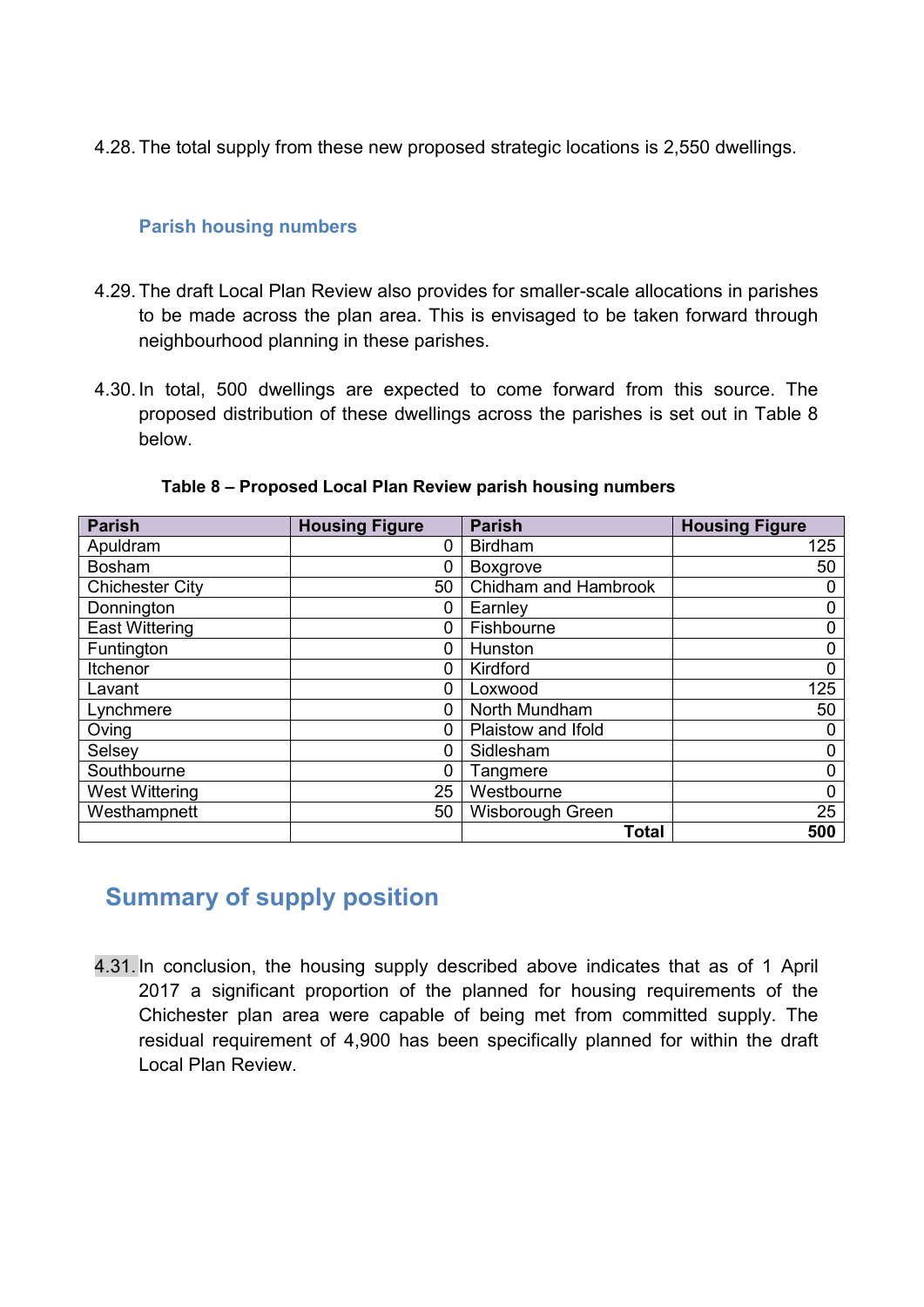# **5.Other specific housing provision - supply**

### **Affordable Housing**

5.1.There were 159 affordable dwellings completed in 2016-2017, with a further 821 affordable dwellings outstanding as of 1 April 2017.

**Elderly and other specialist accommodation** 

5.2.There were no recorded completions of elderly and specialist accommodation in 2016-2017. As of 1 April 2017, there was an outstanding permission for a 60 bed care home. In addition, there remained outstanding planning permission for 172 units of military residential accommodation to be built.

### **Student Accommodation**

5.3.There were no recorded completions of student accommodation in 2016-2017. As of 1 April 2017, there was outstanding planning permission for 134 units of student accommodation.

### **Travelling Communities**

5.4. At the time of preparing this paper, the monitoring data for 2016-2017 was not readily available for completions for travelling communities accommodation. As of 1 April 2017, there were outstanding planning permissions for 25 pitches for gypsy/traveller provision and 5 plots for travelling showpeople.

### **Self-build and custom housing**

5.5.In the year 1 April 2016 through to 31 March 2017, planning applications were granted for 30 self-build dwellings.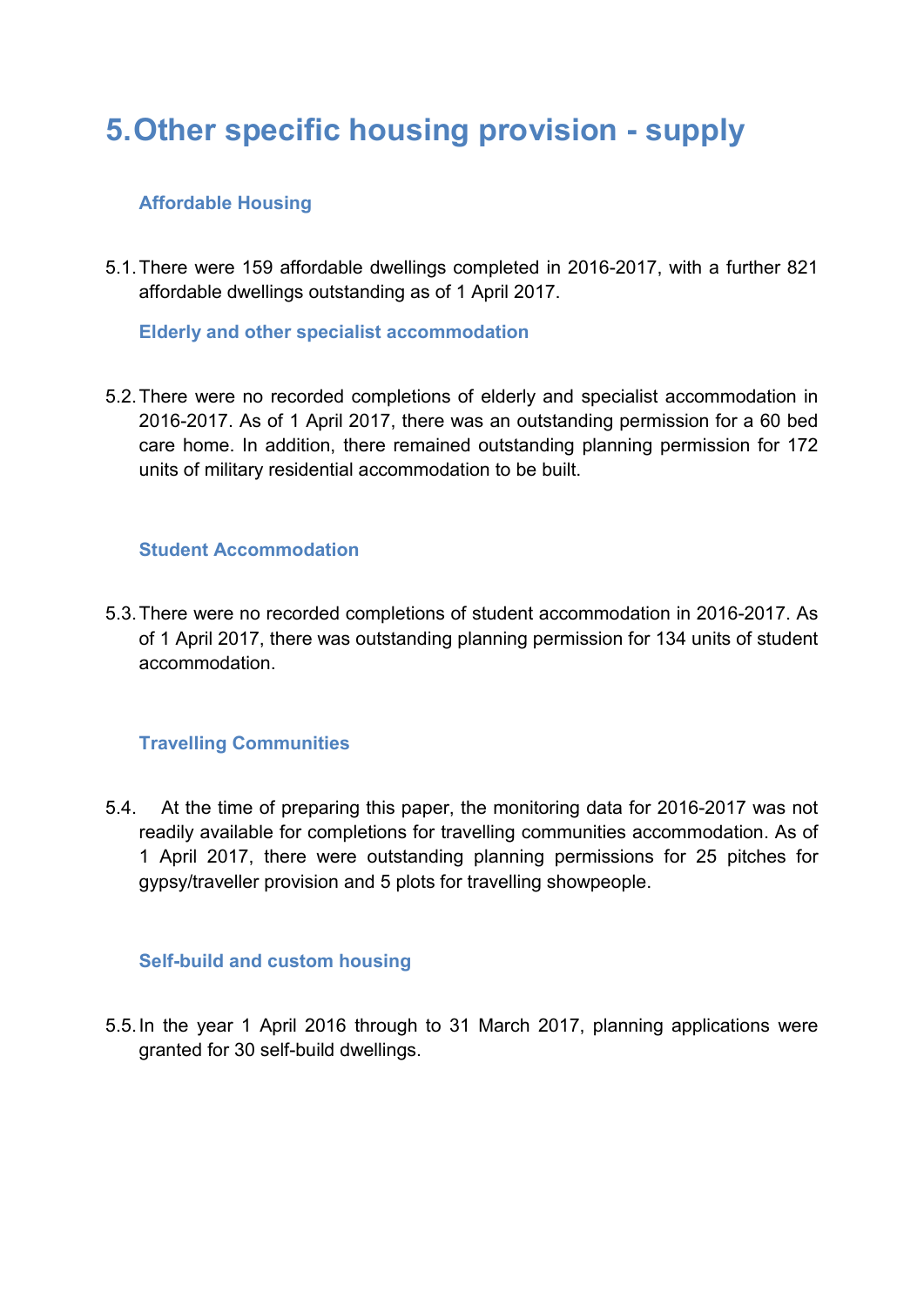### **Housing mix**

5.6.Table 9 below provides a breakdown of the types of all dwellings (gross) completed in the year 2016-2017. It demonstrates that 50% of completions were for 1 & 2 bedroom properties. 26% of all completions were for flats.

| <b>Completions</b> | <b>Houses</b> | <b>Flats</b> | Total | $\%$   |
|--------------------|---------------|--------------|-------|--------|
| 1 Bed              | ◠             | 118          | 55    | 11.34% |
| 2 Bed              | 115           | 74           | 189   | 38.97% |
| 3 Bed              | 155           |              | 156   | 32.16% |
| 4 Bed              | 85            |              | 85    | 17.53% |

**Table 9 – Type and mix of dwellings completed between 1 April 2016 and 31 March 2017**

5.7.Turning to the outstanding commitments as of 1 April 2017, Table 10 below shows the committed gross supply on sites where the housing mix is known i.e. where the site has the benefit of full planning permission or reserved matters approval. The table shows that the mix of this supply is predominantly for 2 & 3 bedroom dwellings; at approximately 67%. Approximately 28% of all permissions are for flats.

### **Table 10 – Type and mix of dwellings with planning permission outstanding as at 1 April 2017**

| <b>Commitments</b> | <b>Houses</b> | <b>Flats</b> | <b>Total</b> | $\frac{0}{2}$ |
|--------------------|---------------|--------------|--------------|---------------|
| 1 Bed              | 36            | 209          | 245          | 10.76%        |
| 2 Bed              | 474           | 260          | 734          | 32.22%        |
| 3 Bed              | 783           | 20           | 803          | 35.25%        |
| 4 Bed              | 492           |              | 496          | 21.77%        |

### **Supply of smaller sites**

- 5.8.In the year 2016-2017, completions data indicates that there were 132 dwellings completed on sites of 1 hectare or less.
- 5.9.As of 1 April 2017, monitoring data suggests that approximately 1,360 dwellings of committed supply were likely to come forward on sites of 1 hectare of less. This excludes the potential supply from potential provisions within neighbourhood plans, and those small sites which are likely to come forward as part of the windfall allowance.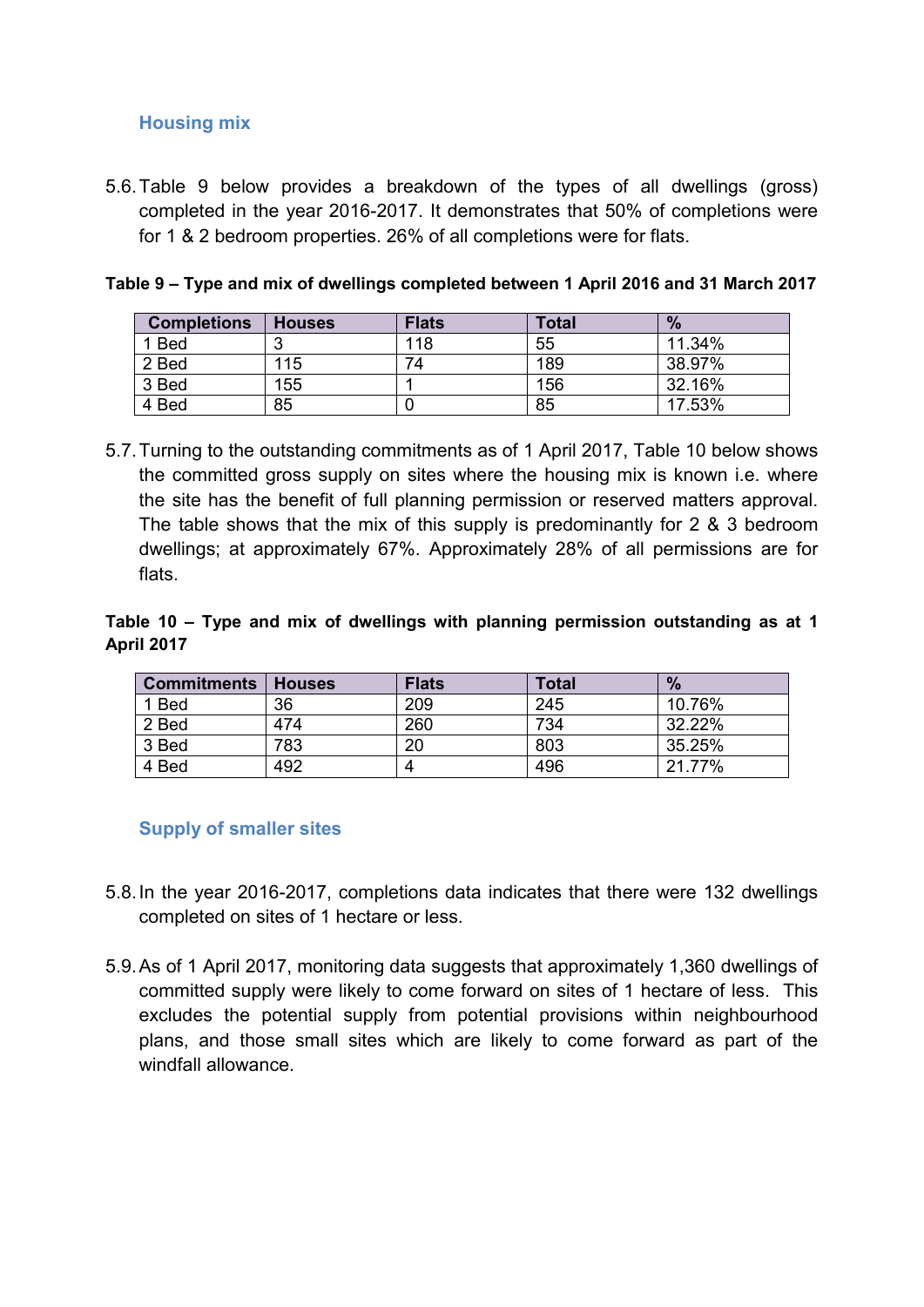# **6.Conclusions & Next Steps**

- 6.1.This background paper summarises the basis of the housing requirement that is currently considered to be appropriate to take forward within the draft Local Plan Review. Information is also given on identified needs for particular types of residential accommodation.
- 6.2.The background paper also identifies the understood supply position as of 1 April 2017, based on the data that was available at the time of preparing much of the draft Local Plan Review. It explains the elements of supply that were expected to come forward regardless of new planning policies, leaving a residual requirement that should be positively planned for in the preparation of the new Local Plan Review.
- 6.3.Based on the data available, the background paper indicates that sufficient housing is likely to come forward from the identified sources of supply to meet the identified requirements.

### **Next steps**

- 6.4.It is intended that this Housing Background Paper will be reviewed and updated to accompany further iterations of the Local Plan Review. This is likely to include:
	- Updating in the light of the most up-to-date housing monitoring data available
	- Considering the potential delivery and phasing of future housing development, including the preparation of a housing trajectory
	- Ensuring that sufficient flexibility is provided for in the housing supply
	- Identifying the projected five year supply position at the anticipated point of adoption
	- Identifying the potential risks to delivery and the need for ongoing monitoring and review